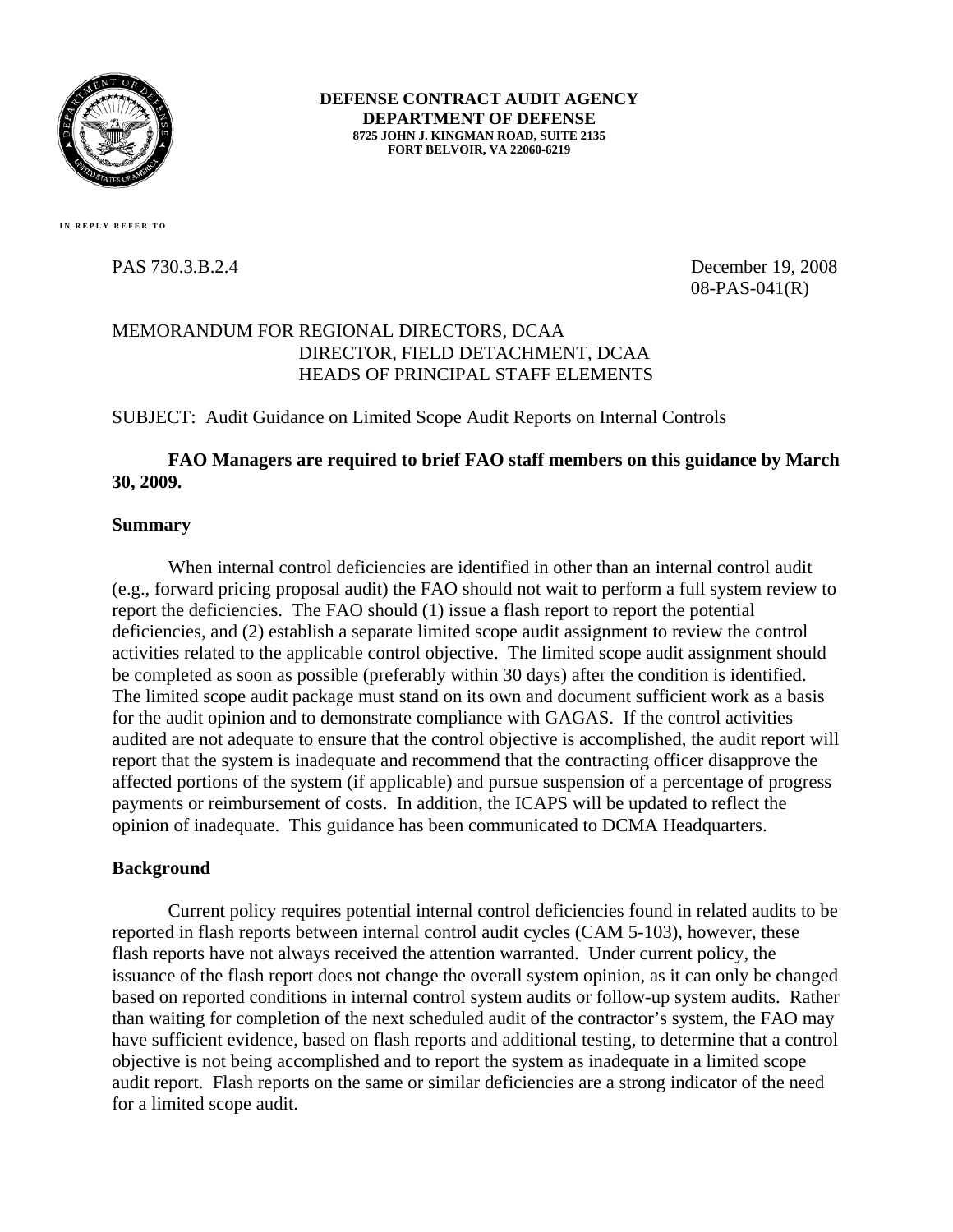#### SUBJECT: Audit Guidance on Limited Scope Audit Reports on Internal Controls

#### **Guidance**

#### Internal Control Deficiencies Identified During Audits Other Than Internal Control Audits

A contractor's failure to accomplish a single control objective will render the overall internal control system inadequate, therefore, it is important to promptly report a significant deficiency found during a related audit. When a deficiency is identified in other than an internal control audit (e.g., forward pricing proposal audit) a flash report should be issued to report the potential significant deficiency/material weakness in accordance to CAM 10-413, Real Time Reporting (Flash Reports). The FAO should not wait until the current audit is completed to issue the flash report. If the contractor does not provide comments on the draft flash report within seven days, the FAO should issue the flash report without the contractor's comments noting that the contractor failed to respond within the time provided. In addition to issuing the flash report, a separate limited scope audit assignment should be established to review the contractor's control activities related to the applicable control objective.

#### Limited Scope Internal Control Audit Assignments

The limited scope internal control audit assignment should be established using the activity code for the applicable system (e.g., 24010 for estimating system) and the standard audit program steps should be tailored appropriately for the applicable control objective. The auditor should reference the originating assignment in the limited scope assignment and, to the extent practical, incorporate and/or reference working papers from that assignment. In addition, the auditor should perform and document any additional work needed to obtain sufficient evidence. The limited scope audit package must stand on its own and document sufficient work as a basis for the audit opinion and to demonstrate compliance with GAGAS (e.g., adequate planning and supervision, sufficient evidence).

The limited scope audit should be completed as soon as possible (preferably within 30 days after the condition is identified). Limited scope internal control audits will generally only be performed at major contractors and will not extend the internal control audit cycle (see CAM 5-103.1(a)). However, the audit cycle may need to be accelerated if other risk exists.

The audit report will provide an opinion on the adequacy of the internal control activities related to the control objective(s) reviewed. If the control activities are not adequate to accomplish the control objective, the audit report should summarize the significant deficiencies/material weaknesses and report that the contractor's system is inadequate. In addition, the audit report will identify the portions of the system affected by the deficiencies and recommend the contracting officer disapprove the affected portions of the system (if applicable) and pursue suspension of a percentage of progress payments or reimbursement of costs. The enclosed audit report shell provides the appropriate limited scope audit report language to be used in the circumstances covered by this guidance (Enclosure 1) and is available in APPS under Other Audit Guidance and on the DCAA Intranet.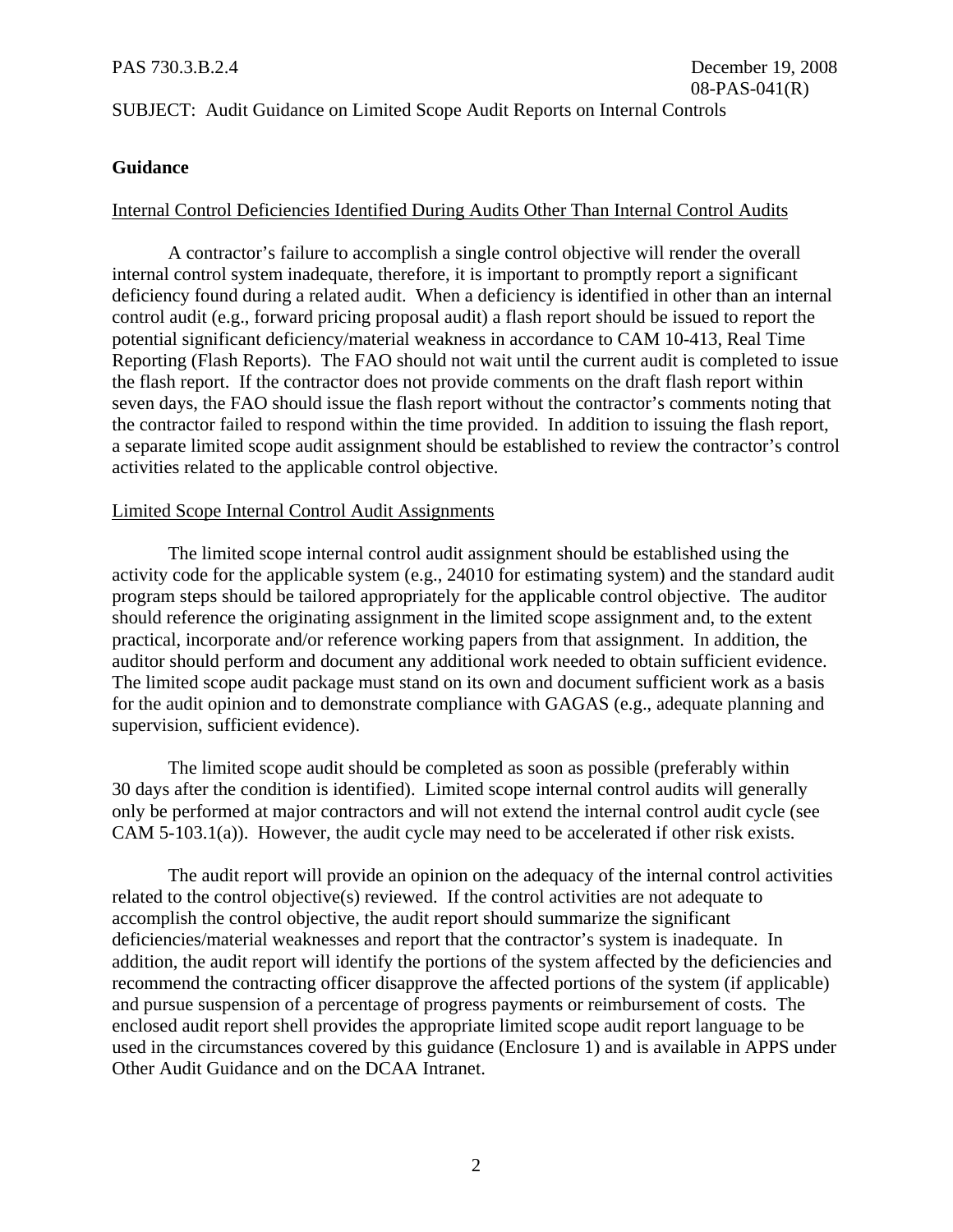#### SUBJECT: Audit Guidance on Limited Scope Audit Reports on Internal Controls

#### Updating the ICAPS

Upon completion of the limited scope audit assignment the auditor should update the ICAPS control risk assessment (Section II) for the applicable control objective(s) and summarize the impact on the related contract audit effort (Section IV). In addition, the ICAPS overall system opinion (Section III) should be updated to reflect an opinion of inadequate, if applicable (see CAM 3-300). However, since not all control objectives are reviewed, the ICAPS overall system opinion will not be changed from inadequate to adequate based on a limited scope audit that finds the internal control activities related to the single control objective adequate.

#### Additional Remarks

All limited scope internal control audit assignments must have regional review (e.g., RAM, RST) prior to the issuance of the audit report.

FAO managers are required to brief FAO staff members on this guidance by March 30, 2009. To facilitate that briefing, a PowerPoint presentation is included as Enclosure 2.

FAO personnel should direct questions to their regional offices, and regional personnel should direct any questions to Auditing Standards Division, at (703)-767-3274 or email: DCAA-PAS@dcaa.mil.

 $\sqrt{s}$ /

Kenneth J. Saccoccia Assistant Director Policy and Plans

Enclosures: 2

- 1. Limited Scope Audit Report Shell
- 2. Limited Scope Audit Staff Conference Slides

DISTRIBUTION: C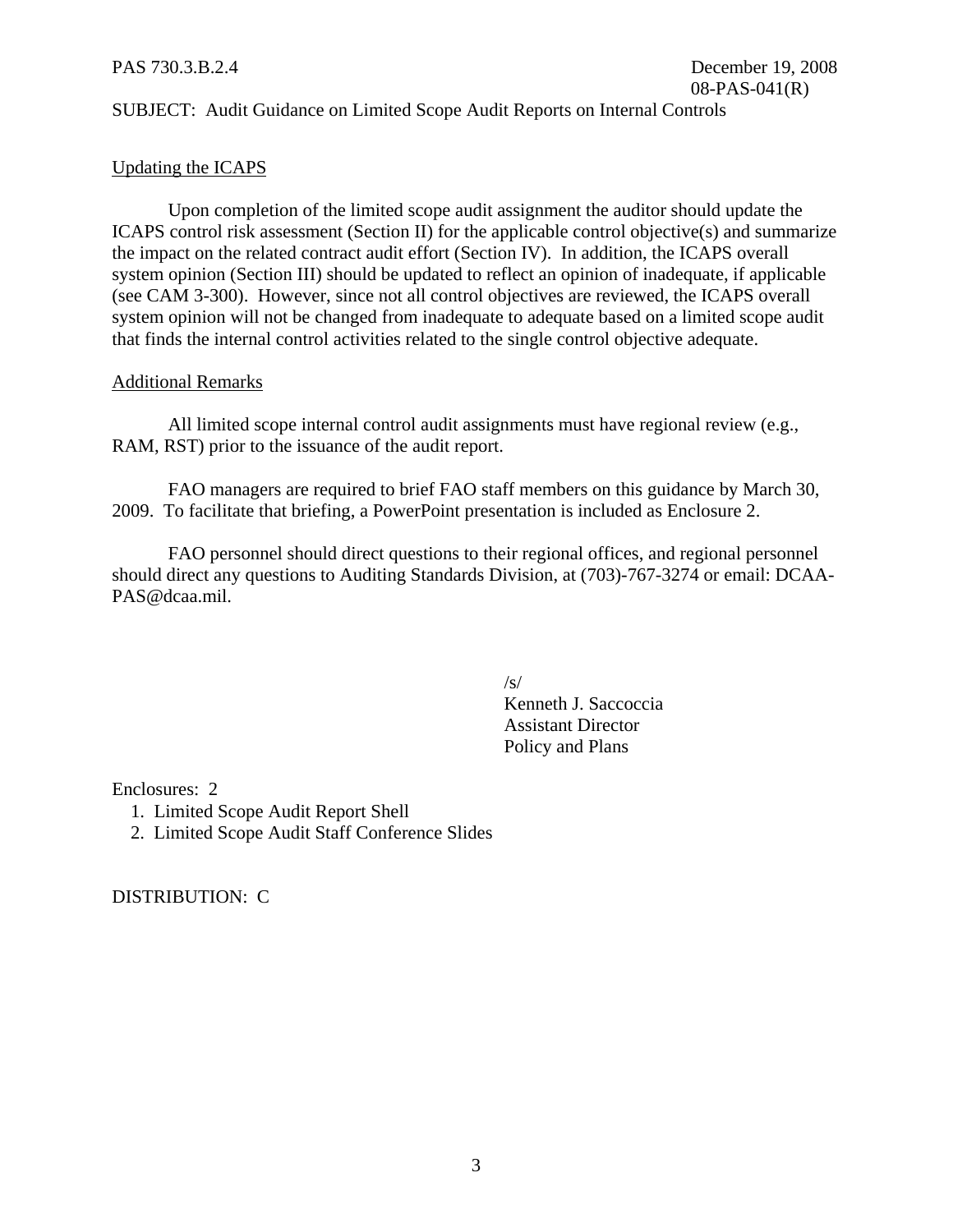**Version No. 1.0 Limited Scope Audit Report Shell System Controls Audit Report (XXXXX)** 

**Reviewer's Approval and Date:** 

#### **DEFENSE CONTRACT AUDIT AGENCY**

**AUDIT REPORT NO. [Office Organizational Code]– [Government Fiscal Year (4 digit)][Team Code][Five-Digit Activity Code][Last 3 digits of Assignment Number]**



[*date*]

| PREPARED FOR:       | [ACO, PCO, or Other]                                           |
|---------------------|----------------------------------------------------------------|
|                     | [Customer Name 1st Line]                                       |
|                     | [Customer Name 2nd Line]                                       |
|                     | [Customer Name 3rd Line]                                       |
|                     | ATTN: [Attention To]                                           |
|                     | [Customer Address 1st Line]                                    |
|                     | [Customer Address 2nd Line]                                    |
|                     | [City of Customer], [State of Customer] [Zip Code of Customer] |
|                     | [Country of Customer]                                          |
| <b>PREPARED BY:</b> | DCAA [Office Name]                                             |
|                     | [Office Address 1st Line]                                      |
|                     | [Office Address 2nd Line]                                      |
|                     | [City of Office], [State of Office] [Zip Code of Office]       |

Telephone No. [Main Phone Number of Office] FAX No. [Fax Number of Office] E-mail Address [E-Mail of Office]

- **SUBJECT:** [Title of Audit Assignment]
- *REFERENCES: If applicable, include appropriate references.*
- **CONTRACTOR:** [Contractor Name 1st Line] [Contractor Name 2nd Line] [Contractor Name 3rd Line] [Contractor Address 1st Line] [Contractor Address 2nd Line] [City of Contractor], [State of Contractor] [Zip Code of Contractor] [Country of Contractor]

**REPORT RELEASE RESTRICTIONS:** See Page [3](#page-5-0)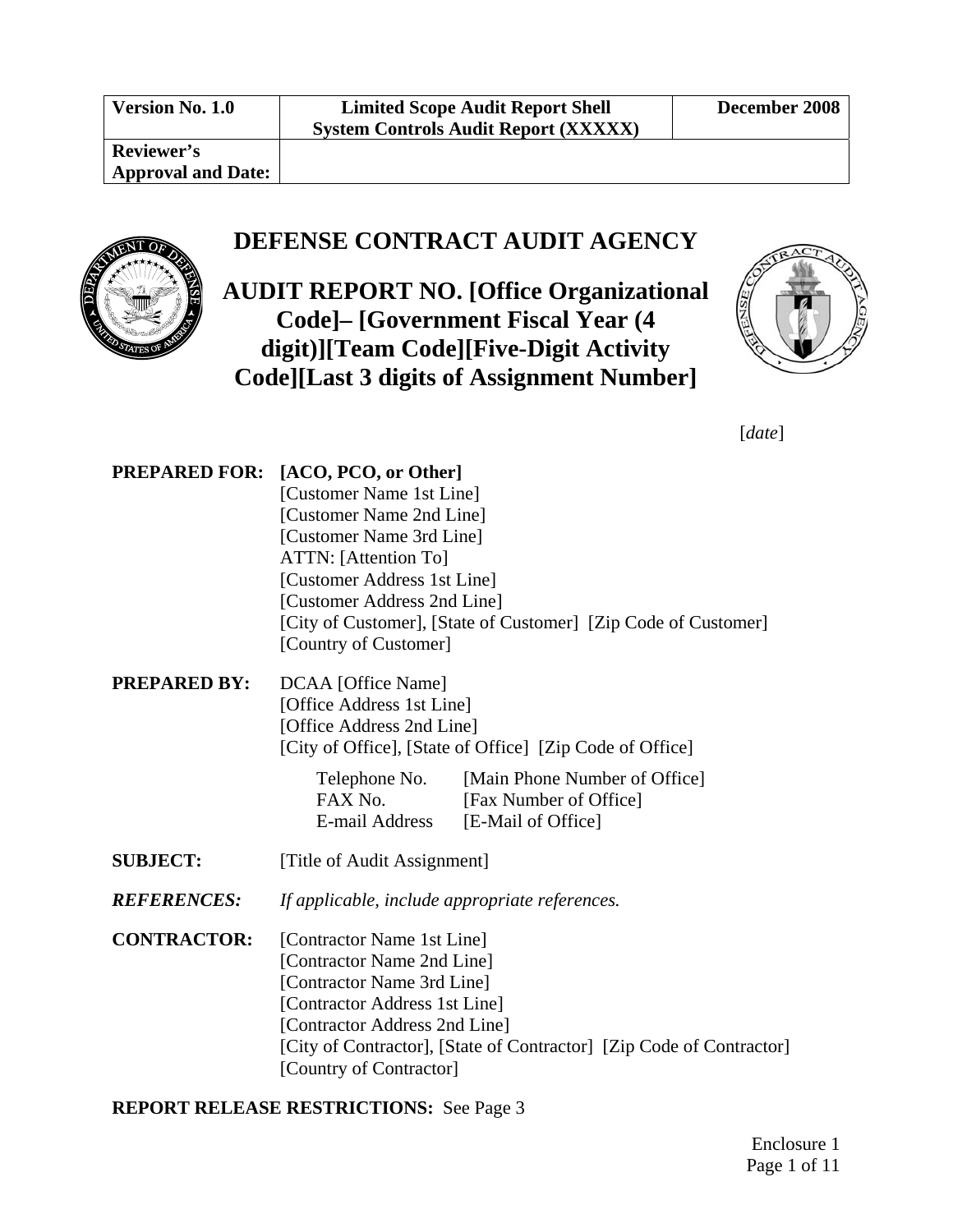|                  |                                                   | <u>Page</u>       |
|------------------|---------------------------------------------------|-------------------|
| <b>CONTENTS:</b> | Subject of Audit                                  | $\mathcal{R}$     |
|                  | <b>Executive Summary</b>                          | $\mathbf{\Omega}$ |
|                  | Scope of Audit                                    |                   |
|                  | <b>Results of Audit</b>                           |                   |
|                  | <b>Contractor Organization and Systems</b>        |                   |
|                  | DCAA Personnel and Report Authorization           | 8                 |
|                  | <b>Audit Report Distribution and Restrictions</b> |                   |
|                  | Appendixes                                        |                   |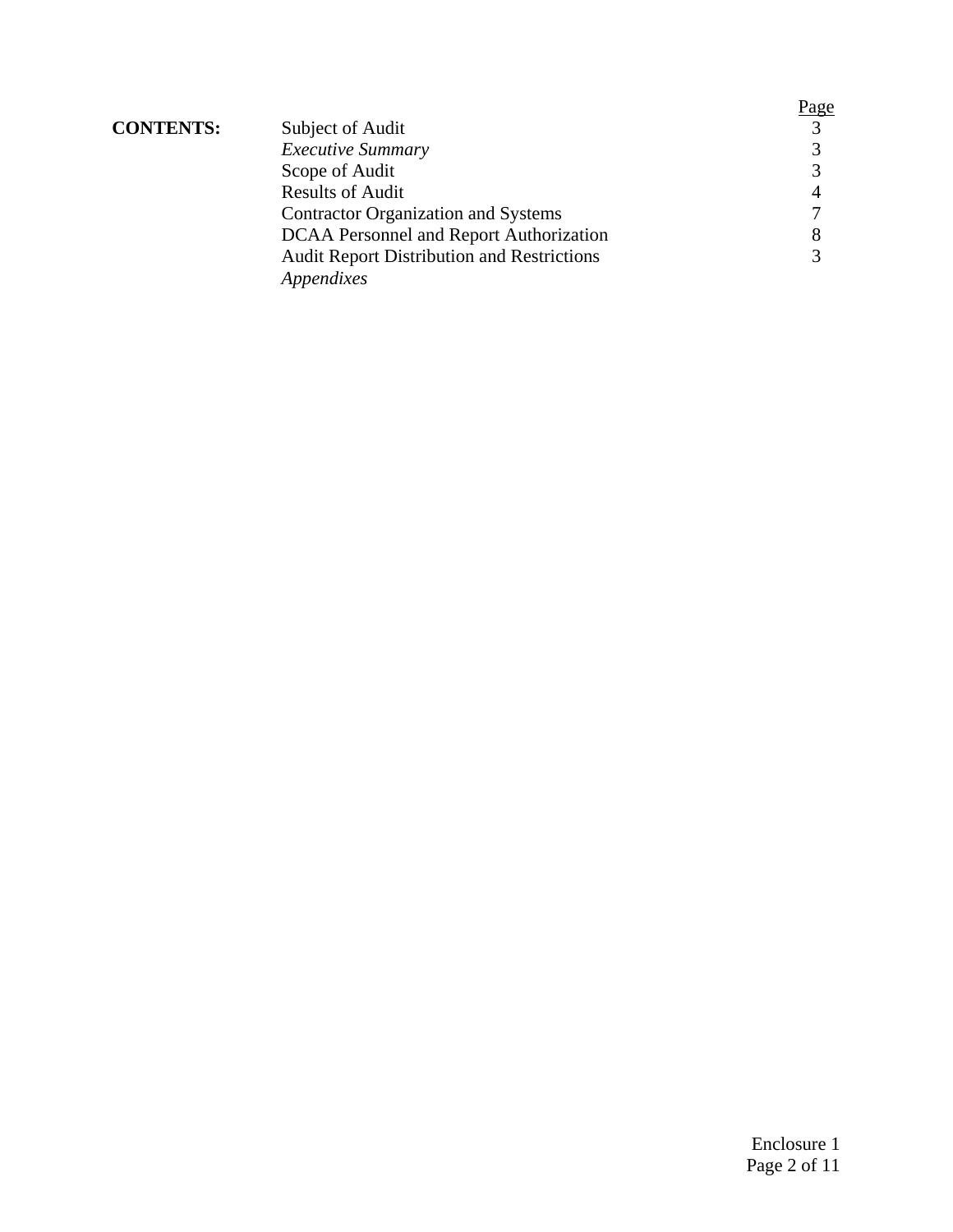#### **SUBJECT OF AUDIT**

<span id="page-5-0"></span>We have examined [*Contractor Name 1st Line*] ([*Contractor Acronym*])'s [*insert the name of the internal control system*] control activities related to the [*insert the specific control objective*] as of [*insert date audit fieldwork was completed*]. The purpose of our examination was to determine if [*Contractor Acronym*]'s internal control activities:

- comply with applicable laws and regulations,
- are effective over compliance with applicable laws and regulations, and
- are adequate and operating effectively.

[*Contractor Acronym*] is responsible for establishing and maintaining an adequate [*identify internal control system*]. Our responsibility is to express an opinion on whether the tested [*identify internal control system*] internal control activities are in place and operating effectively and as described based on our examination.

#### *EXECUTIVE SUMMARY*

<span id="page-5-1"></span>[*If applicable (10-210.3), this section gives a brief overview of the audit findings. Refer to 10-406. Below is an example of how the section may read when deficiencies are found.*]

The internal control activities related to the [*identify the specific control objective*] associated with [*Contractor Acronym*]'s [*identify internal control system*] are not adequate and operating effectively. Our examination disclosed [*insert number of deficiencies*] significant deficiencies that are considered to be material weaknesses in [*Contractor Acronym*]'s [*identify internal control system*] internal control activities that result in [*describe the effect of the deficiencies*].

#### *SIGNIFICANT ISSUES*

- [*insert summary of significant issues/deficiencies*]
- [*if applicable*] [*Contractor Acronym*] agrees and is taking aggressive action to correct these deficiencies.

#### **SCOPE OF AUDIT**

<span id="page-5-2"></span>Except for the qualifications discussed below [*omit if the report is not rendering a qualified opinion and there is no "Qualifications" section within the "Scope" paragraph*], we conducted our examination in accordance with generally accepted government auditing standards. Those standards require that we obtain a sufficient understanding of internal controls to plan our examination and determine the nature, timing, and extent of tests to be performed. An examination of internal control activities includes:

• identifying relevant system control objectives and associated control activities,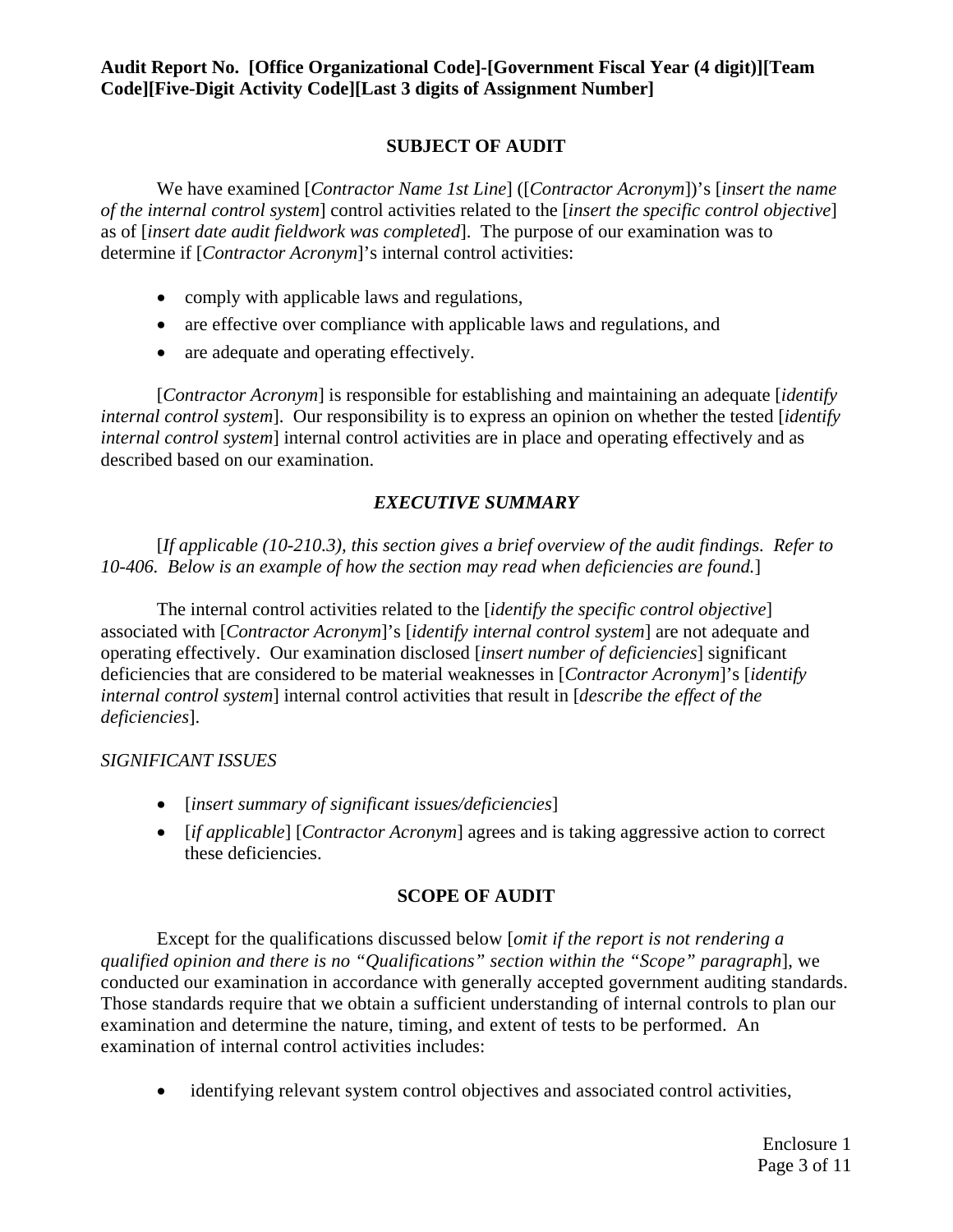- obtaining an understanding of all applicable components of internal control for the identified control objectives and activities,
- determining if the internal controls are adequate and in operation, and
- assessing control risk to use as a basis for planning the nature, timing, and extent of substantive testing in other attestation audits.

We evaluated the [*identify internal control system*] internal control activities related to the [*identify the control objective*] using the applicable requirements contained in the [*list only applicable references*]:

- *Federal Acquisition Regulation (FAR)*;
- [*Defense FAR Supplement (DFARS) or non-DoD agency supplements, as applicable*]*,*
- *Cost Accounting Standards, and*
- *Industry or Technical Guides.* [*Identify any applicable guides actually used*]

Our examination specifically tested the [*identify the internal control system*] control activities associated with the following control objective(s):

• [*List only the control objective(s) being evaluated*]

Test procedures were applied from [*Period of Performance - Start Date*] to [*Period of Performance - Completion Date*].

We believe that our examination provides a reasonable basis for our opinion.

#### *QUALIFICATIONS*

[*Any external factors that restrict or limit the scope of the audit should be clearly described within the scope of audit section under a separate heading entitled "Qualifications" (see 10-407e and 10-210.4). Internal decisions to limit the audit scope are not "qualifications." When necessary to avoid user misunderstanding, scope limitations should be briefly described within the scope of audit section.*]

[*Conclude the Scope of Audit section with the inherent limitations paragraph as follows:*]

Because of inherent limitations in any internal control, misstatements due to error or fraud may occur and not be detected. Also, projections of any evaluation of the internal control activities within the [*identify internal control system*] to future periods are subject to the risk that the internal control activities may become inadequate because of changes in conditions, or that the degree of compliance with the policies or procedures may deteriorate.

#### **RESULTS OF AUDIT**

<span id="page-6-0"></span>[*The opening paragraph for this section of the report expresses an opinion on the control activities tested. Refer to 10-408 for additional information.*]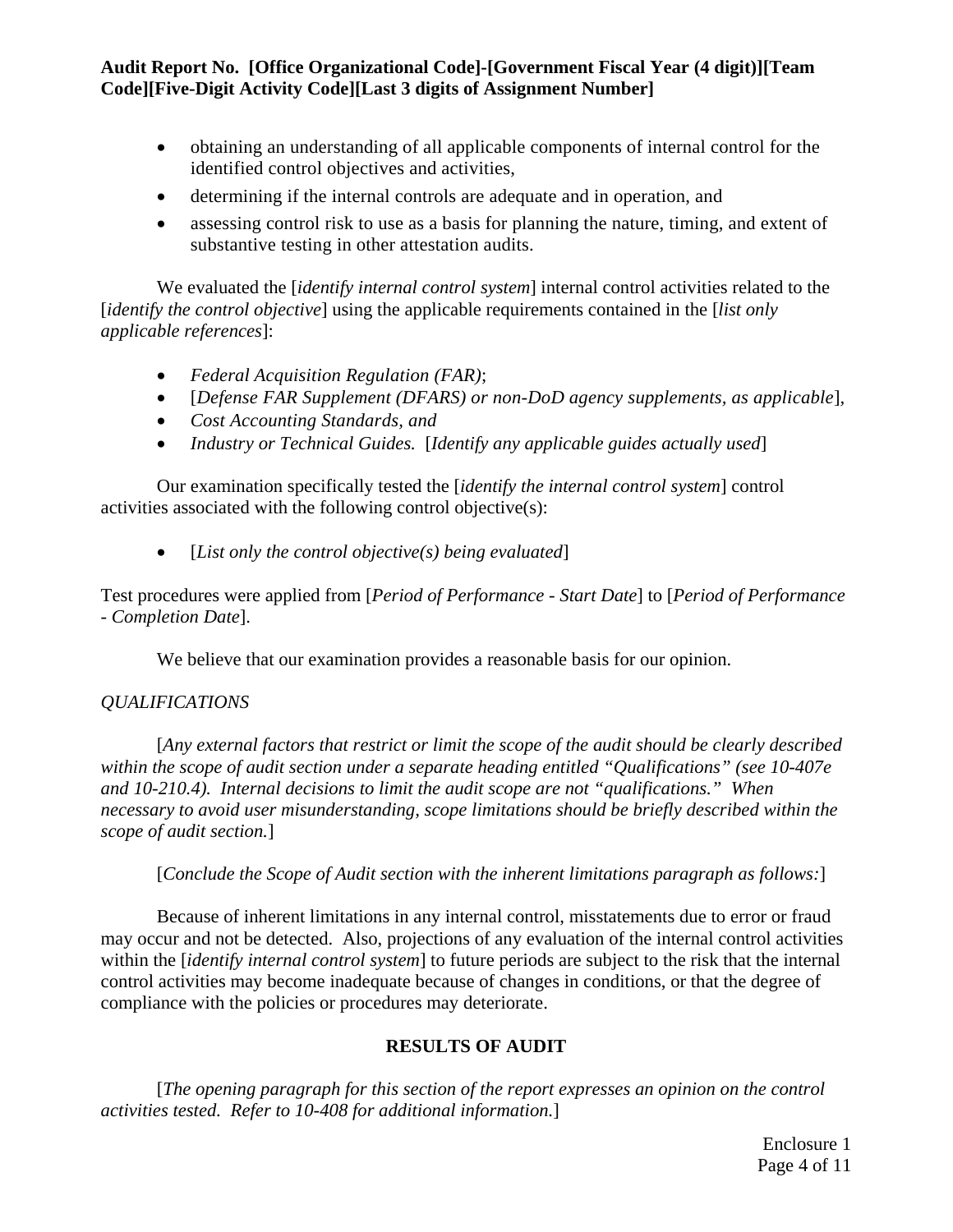In our opinion [except for the (*describe the qualification and the potential impact on the results)*], the internal control activities related to the [*identify the specific control objective*] associated with [*Contractor Acronym*]'s [*identify internal control system*] [*are/are not*] adequate and operating effectively.

#### [*If the paragraph above states that the control activities are not adequate and operating effectively, include the next two paragraphs:*]

Our examination noted certain significant deficiencies that are considered to be material weaknesses in the design or operation of the internal control structure. In our judgment, these deficiencies could adversely affect the organization's ability to initiate, authorize, record, process, and/or report costs in a manner that is consistent with applicable Government contract laws and regulations. As a result, we consider [*Contractor Acronym***]** [*identify the internal control system*] inadequate. These conditions are detailed in the "Statement of Condition(s) and Recommendation(s)" on page [*xx*] and summarized below:

[*Briefly summarize the conditions.*]

[*If the paragraph above states that the control activities are not adequate and operating effectively, include a paragraph recommending that the contracting officer disapprove the affected portions of the system (if applicable) and pursue suspension of a percentage of progress payments or reimbursement of costs. Refer to the internal control audit report shell on the DCAA Intranet under the activity code for the applicable system for the appropriate recommendation)*].

Based on the results of our audit of the contractor's [*identify the internal control system*] internal control activities related to [*identify control objective*] and our control risk assessments, we will perform [*minimum/increased*] substantive testing (i.e., analytical procedures and/or transactions tests) in the following areas:

[*List the audit areas affected.*]

We only examined control activities related to [*identify the internal control system*]. Accordingly, we express no opinion on [*Contractor Acronym*]'s system of internal controls taken as a whole.

[*Conclude the Results of Audit section of the report narrative with the following additional remarks, as appropriate.*]

We discussed the results of our examination with [*Name and Title of contractor representative*] in an exit conference held on [*Date*]. [*If there are system deficiencies, summarize the contractor's reaction here.*][*If the evaluation requires a Statement of Condition(s) and Recommendation(s) be furnished to the contractor, include the following statement*]*.* We provided a draft copy of [*the Report*] or [*the Results of Audit*] or [*the Statement of Condition and Recommendation*] and/or [*Other* (*describe*)] to the contractor's representative at the exit conference.

> Enclosure 1 Page 5 of 11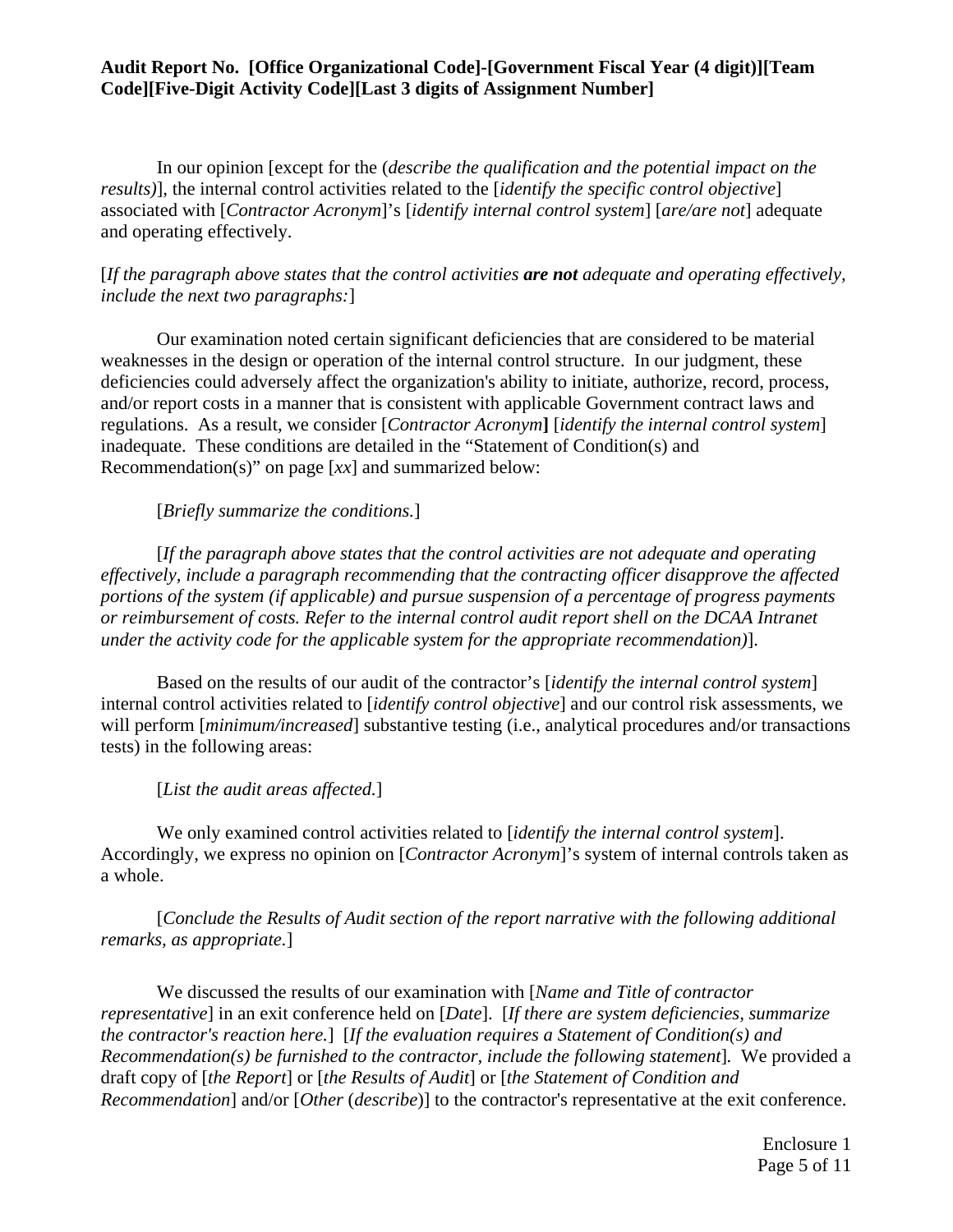[*When the contractor provides a formal, written response, it should be referenced within the Results of Audit section and included as an appendix to the report. Put any rebuttals in the "Auditor's Response" portion of the explanatory notes and include the following statement.*]The complete text of the contractor's response appears as Appendix [*x*].

[*Use the guidelines provided in 10-210.5e(2) to prepare any other additional remarks.*]

#### *STATEMENT OF CONDITION(S) AND RECOMMENDATION(S)*

[*The statements of condition(s) and recommendation(s) are an integral part of the results of audit and should follow the narrative described in the Results of Audit. Alternatively, they may be included in attached appendixes. The presentation should follow the six-element outline as noted below to present a logical statement of condition(s) and recommendation(s). The two main subheadings should be "Condition" and "Recommendation." Although the six elements of an audit finding should not be addressed under separate subheadings, they must be included as part of the statement of condition to present a logical, convincing case. Refer to 10-409.* 

*(1) Condition – This attribute identifies the nature of the deficiency, finding, or unsatisfactory condition by disclosing how things are.* 

*(2) Criterion – This attribute establishes the legitimacy of the finding disclosing how things should be.* 

*(3) Cause – This attribute gets to the root of the problem by answering the question, "Why did it happen?"* 

*(4) Fact – Examples should be included to demonstrate to the contracting officials and contractor that the reported conditions do exist.* 

*(5) Effect – This attribute convinces the reader that the condition is significant by answering the question, "What happened or could happen as a result of this condition? What is the harm or potential harm to the Government?"* 

*(6) Recommendation – This attribute suggests remedial action answering the question, "What must be done to eliminate the cause of the condition?" If the relationship between the cause and the condition is clear and logical, the recommended action(s) will most likely be feasible and appropriately directed.*]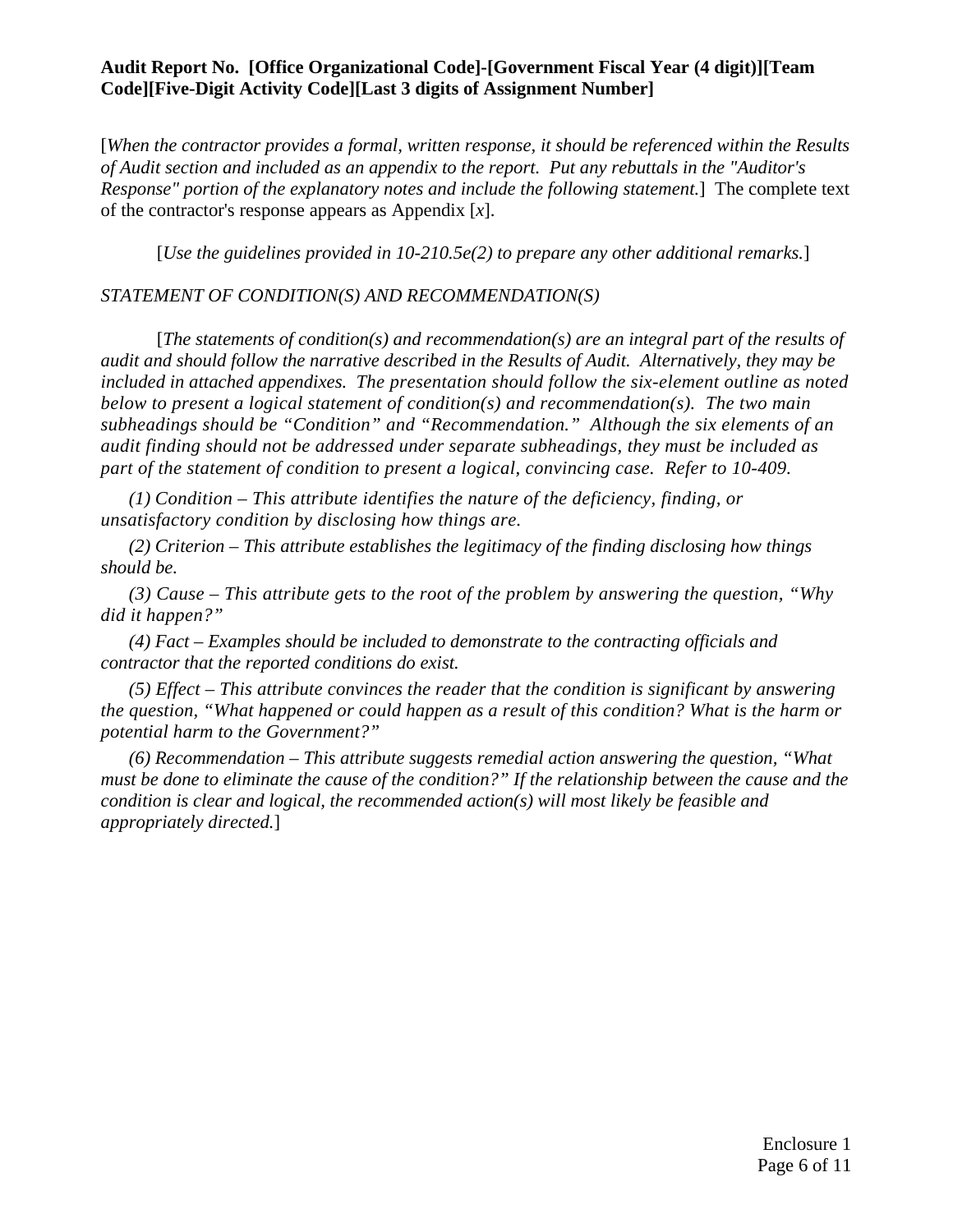#### **CONTRACTOR ORGANIZATION AND SYSTEMS**

<span id="page-9-0"></span>[*This section should furnish pertinent information necessary for the reader to understand the area audited. This information should be classified under separate subheadings for the organization and individual system(s). Refer to 10-410 for additional information and examples.*]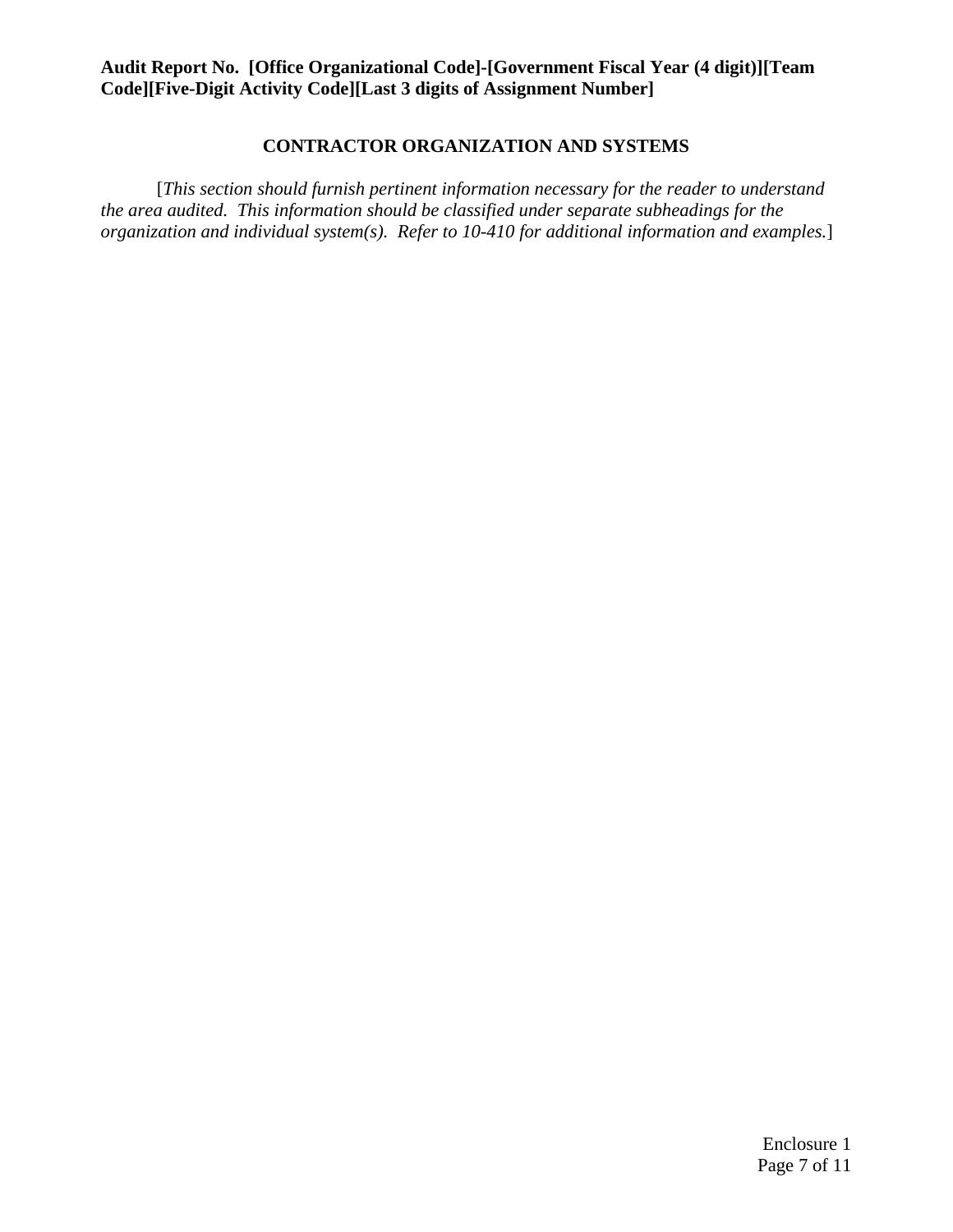#### **DCAA PERSONNEL**

Telephone No.

<span id="page-10-0"></span>Primary contact(s) regarding this audit: [*Auditor's Name*], Auditor [*Auditor's Phone Number*] [*Supervisor's Name*], Supervisory Auditor [*Supervisor's Phone Number*]

Other contact(s) regarding this audit report: [*FAO Manager's Name*], Branch Manager [*FAO Manager's Phone Number*] [*FLA Name*], Financial Liaison Advisor [*Phone Number of FLA*]

[*Office Name*] [*Fax Number of Office*] [*FLA Name*], Financial Liaison Advisor [*Fax Number of FLA*]

FAX No.

E-mail Address [*Office Name*] [*E-Mail of Office*]

General information on audit matters is available at http://www.dcaa.mil/.

#### *RELEVANT DATES*

[*Use this section in customer requested assignments. These should include, at a minimum, the dates of ACO and PCO requests and the dates of any extensions. The format should facilitate computation of elapsed days (see ao-211 and Fig. 10-2-3).*]

#### **AUDIT REPORT AUTHORIZED BY:**

[*FAO Manager's Name*] [*Title*] DCAA [*Office Name*]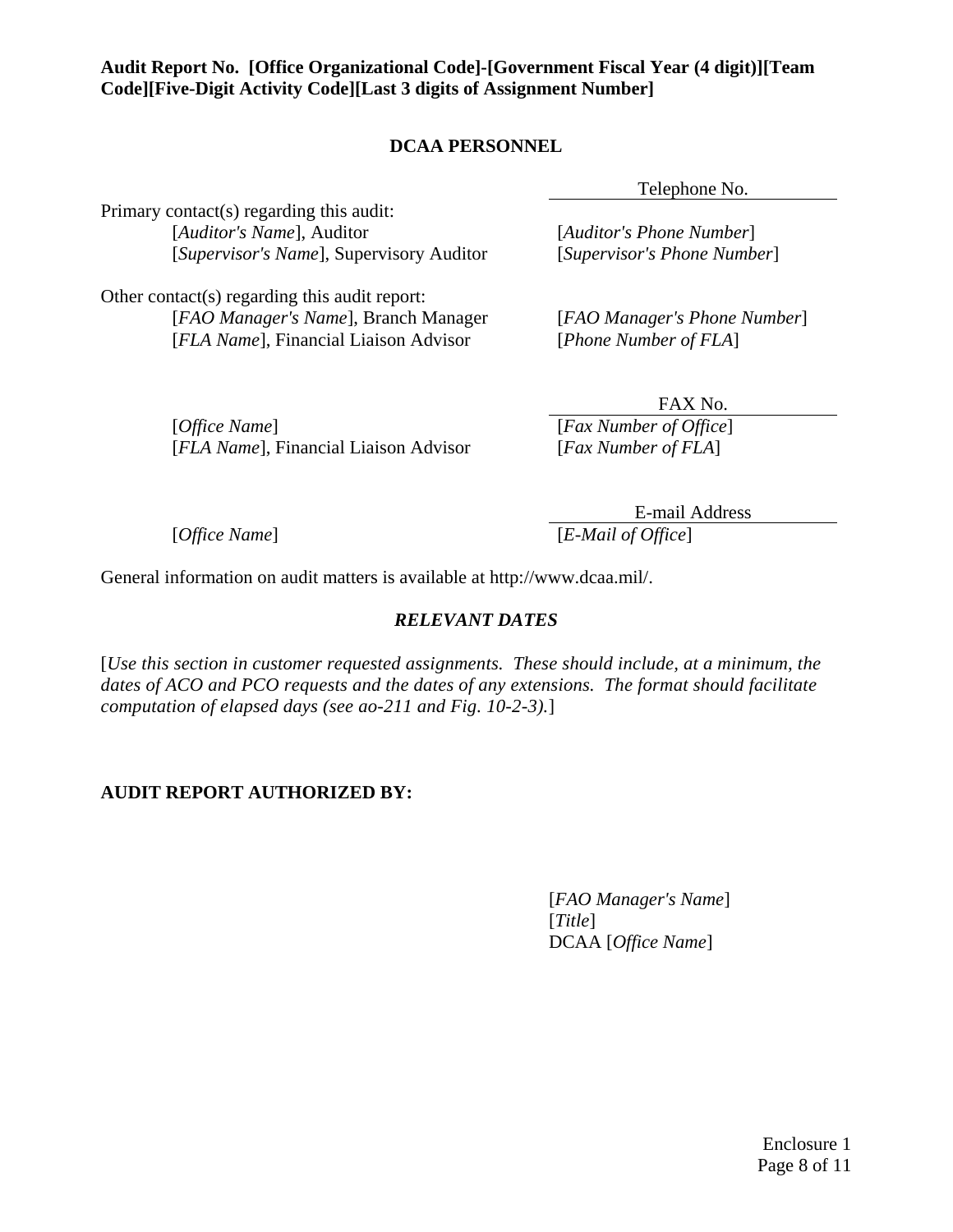#### **AUDIT REPORT DISTRIBUTION AND RESTRICTIONS**

#### DISTRIBUTION

[*All recipients of the audit report will be identified in this section of the report. See 10-412 and 10-212 for additional information.*]

|                                                                        | <b>E-mail Address</b>                     |
|------------------------------------------------------------------------|-------------------------------------------|
| [ACO, PCO, or Other]                                                   | [Customer Prepared For Email]<br>Address] |
| [Customer Name 1st Line]                                               |                                           |
| [Customer Name 2nd Line]                                               |                                           |
| [Customer Name 3rd Line]                                               |                                           |
| ATTN: [Attention To]                                                   |                                           |
| [Customer Address 1st Line]                                            |                                           |
| [Customer Address 2nd Line]                                            |                                           |
| [City of Customer], [State of Customer] [Zip Code of                   |                                           |
| Customer] [Country of Customer]                                        |                                           |
| [Contractor Name 1st Line]                                             | [Contractor Email Address]                |
| [Contractor Name 2nd Line]                                             |                                           |
| [Contractor Name 3rd Line]                                             |                                           |
| [Contractor Address 1st Line]                                          |                                           |
| [Contractor Address 2nd Line]                                          |                                           |
| [City of Contractor], [State of Contractor] [Zip Code of               |                                           |
| Contractor] [Country of Contractor]                                    |                                           |
| (Copy furnished thru ACO)                                              |                                           |
| [Buying Command line 1]                                                | $[E$ -Mail of $FLA]$                      |
| [Buying Command line 2]                                                |                                           |
| ATTN: [FLA Attention line]                                             |                                           |
| [FLA Address 1st Line]                                                 |                                           |
| [FLA Address 2nd Line]                                                 | Telephone No.                             |
| [City of FLA], [State of FLA] [Zip Code of FLA] [Country of<br>$FLA$ ] | [Phone Number of FLA]                     |
| <b>RESTRICTIONS</b>                                                    |                                           |

1. Information contained in this audit report may be proprietary. It is not practical to identify during the conduct of the audit those elements of the data which are proprietary. Make proprietary determinations in the event of an external request for access. Consider the restrictions of 18 U.S.C. 1905 before releasing this information to the public.

> Enclosure 1 Page 9 of 11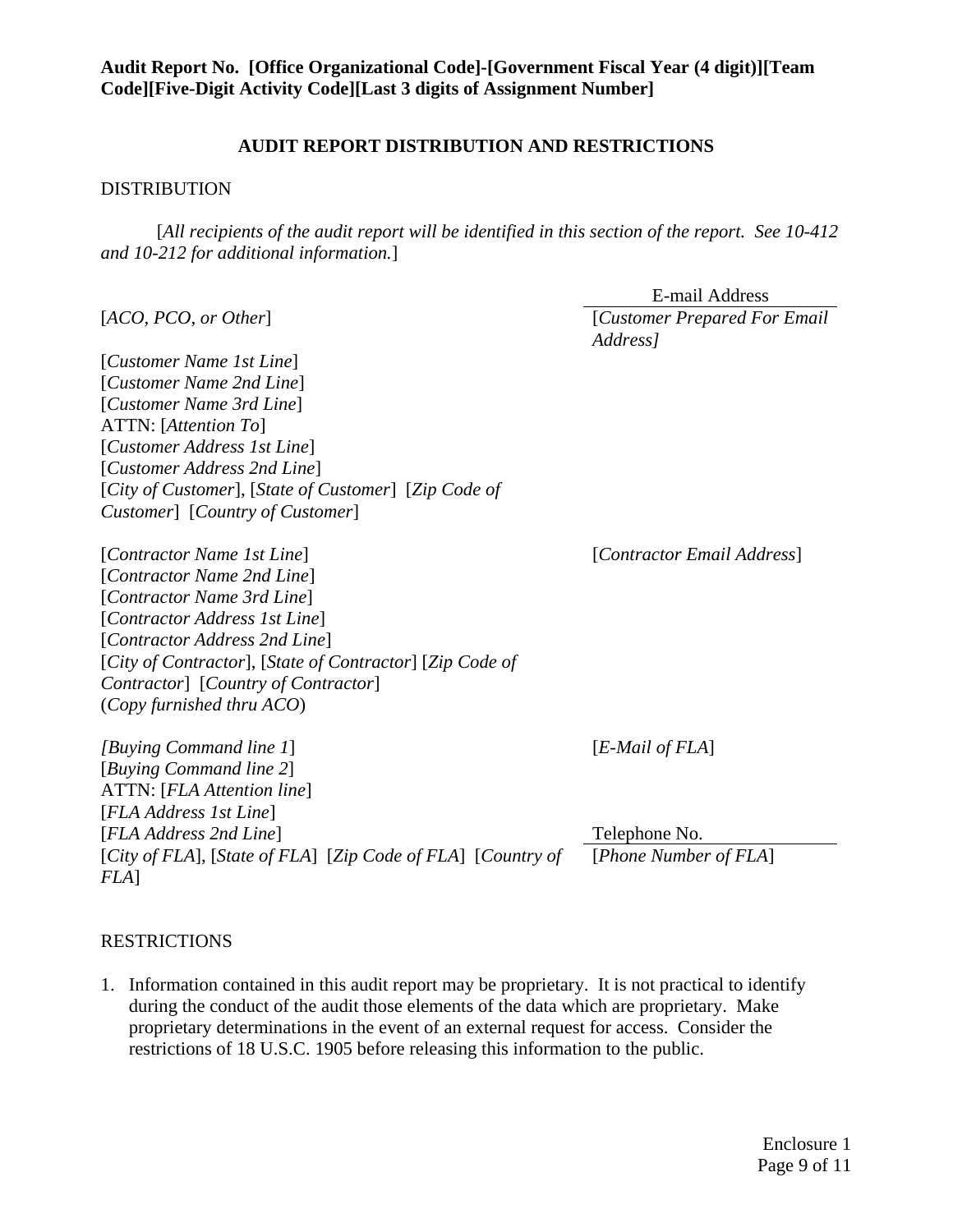- 2. Under the provisions of Title 32, Code of Federal Regulations, Part 290.7(b), DCAA will refer any Freedom of Information Act requests for audit reports received to the cognizant contracting agency for determination as to releasability and a direct response to the requestor.
- 3. Do not use the information contained in this audit report for purposes other than action on the subject of this audit without first discussing its applicability with the auditor.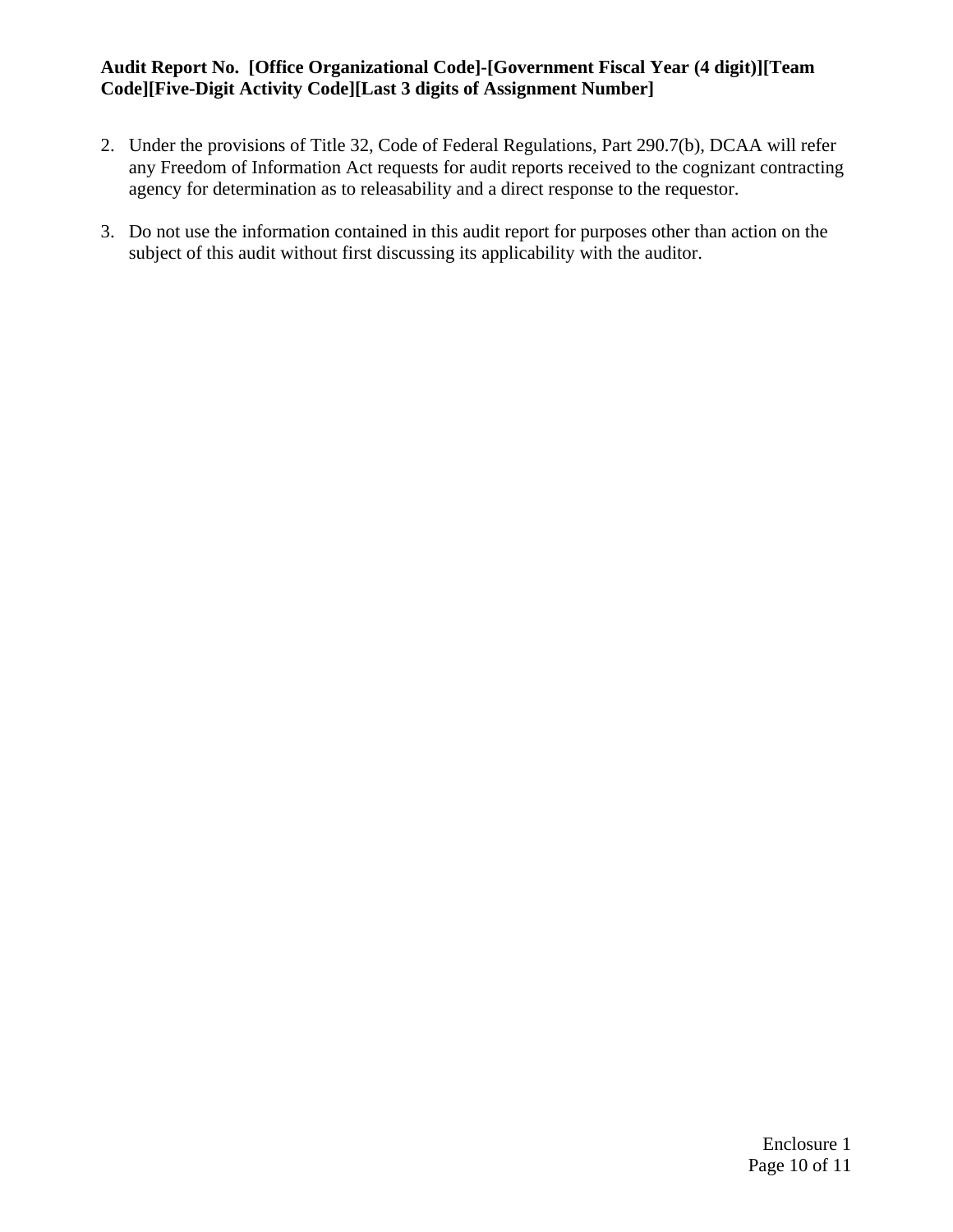#### *APPENDIXES*

[*Use as appropriate. Refer to 10-213 and 10-409 for additional information.*]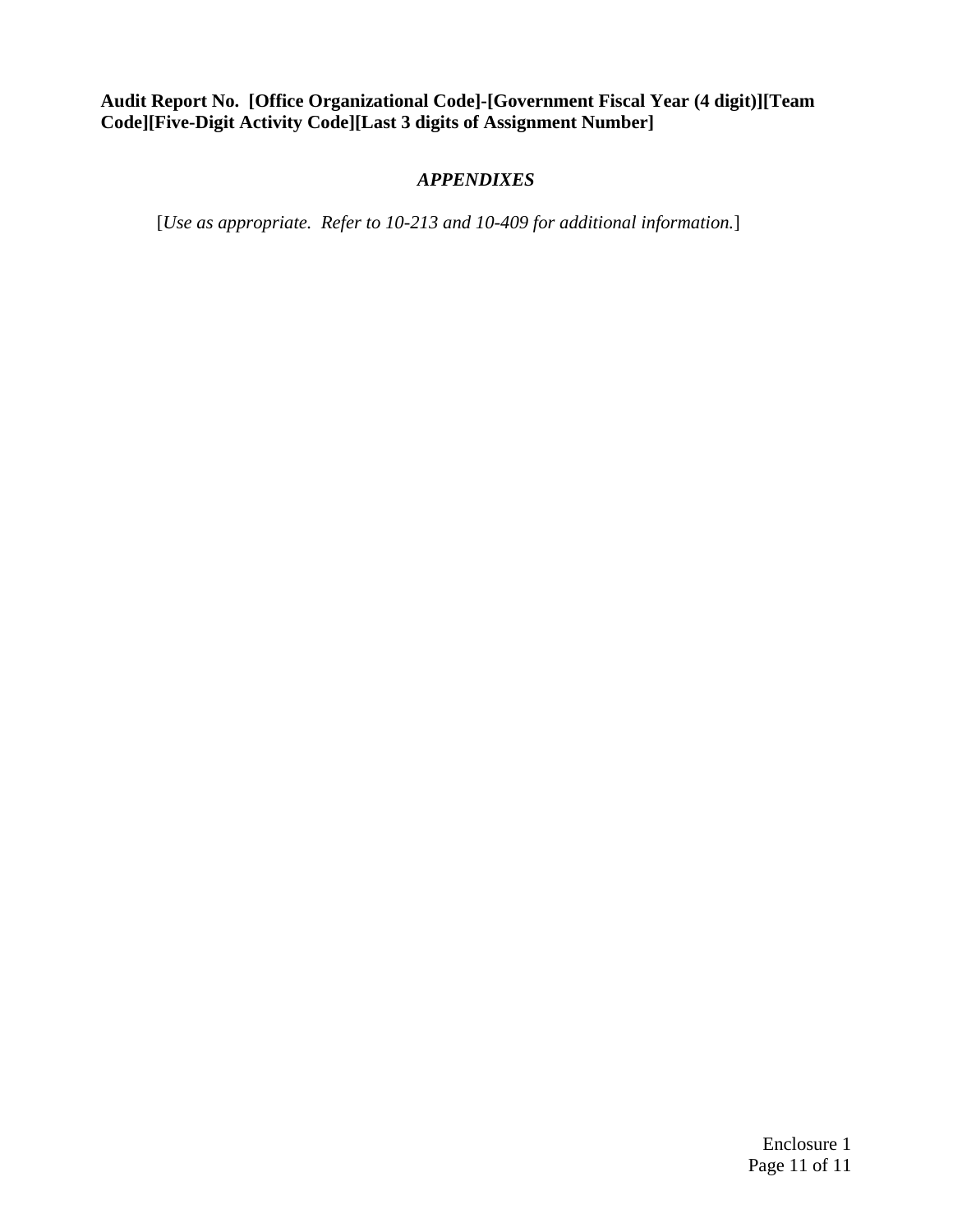

### **Limited Scope Audit Reports on Internal Controls Limited Scope Audit Reports on Internal Controls Limited Scope Audit Reports on Internal Controls**

1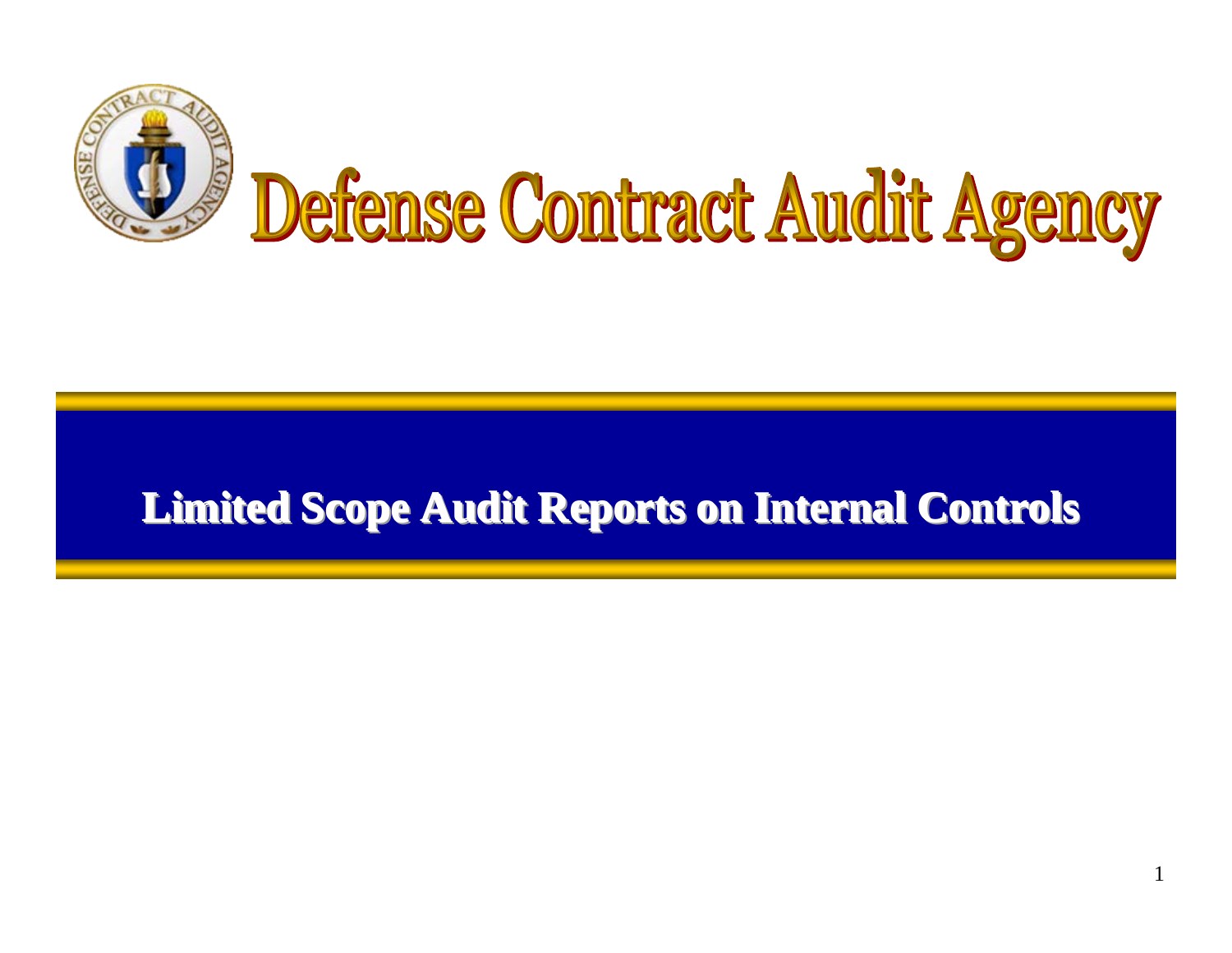

**Limited Scope Audit Reports** 

# **Why was the guidance issued?**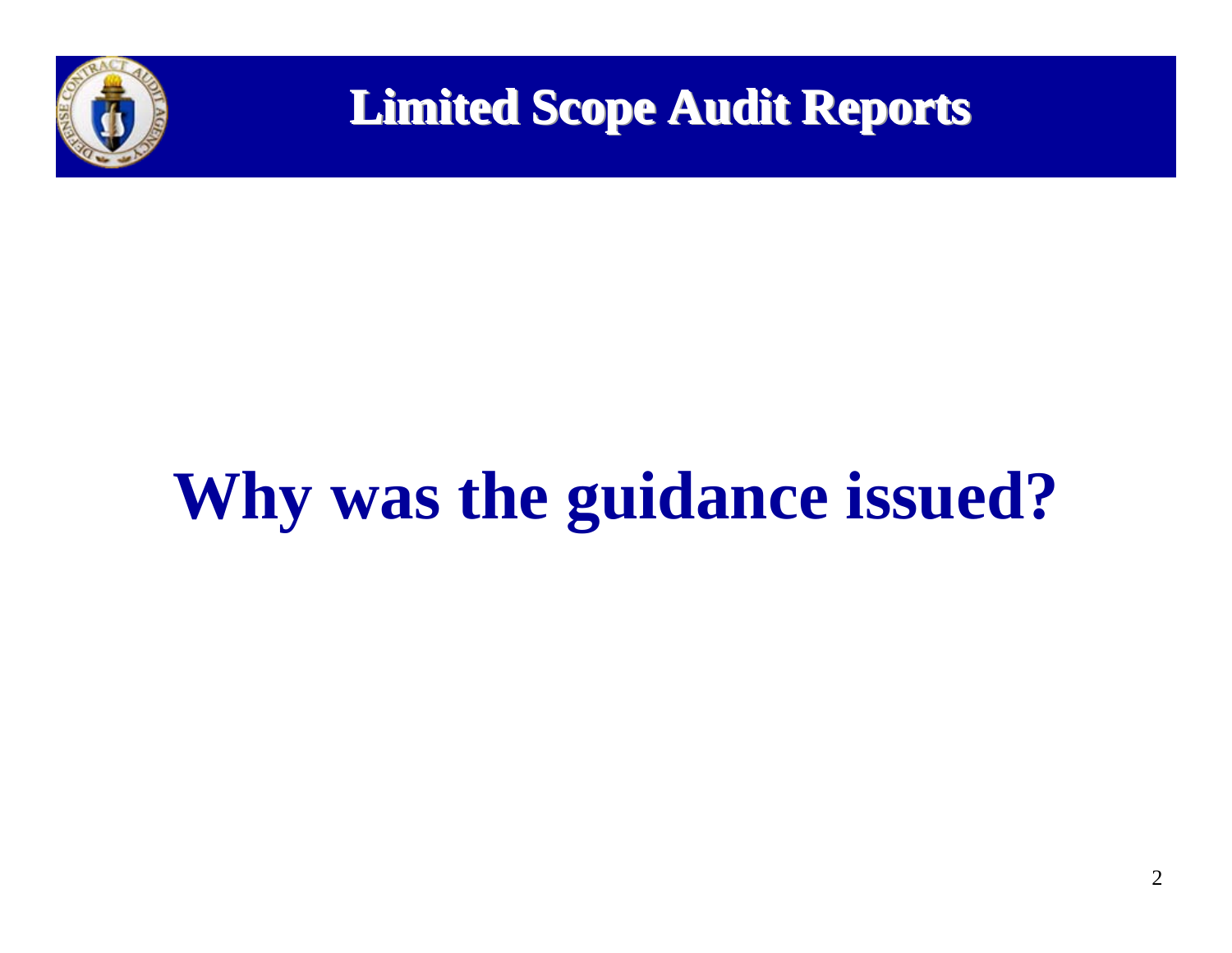

- Instances of internal control deficiencies reported in flash reports between audit cycles and not affecting the system opinion timely.
- Flash reports do not always receive the attention warranted.
- $\bullet$  Under the previous policy the overall system opinion could only be changed based on reported conditions in system audits or follow-up system audits.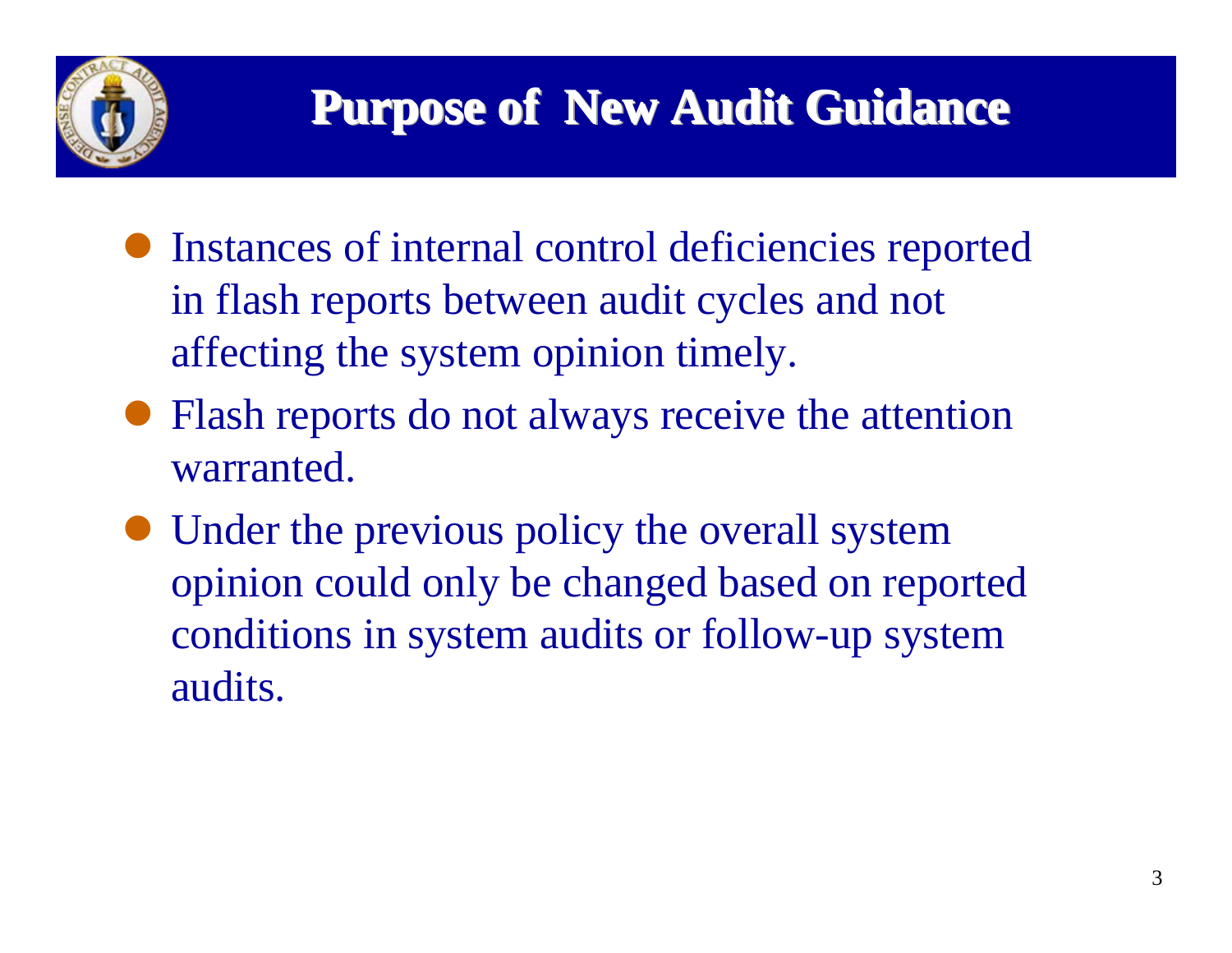

- Failure to accomplish a single control objective will render the overall system inadequate.
- May be sufficient evidence based on flash reports and limited additional testing to determine control objective is not being accomplished and to report system is inadequate.
- Flash reports on same or similar deficiencies are a strong indicator of need for limited scope audit.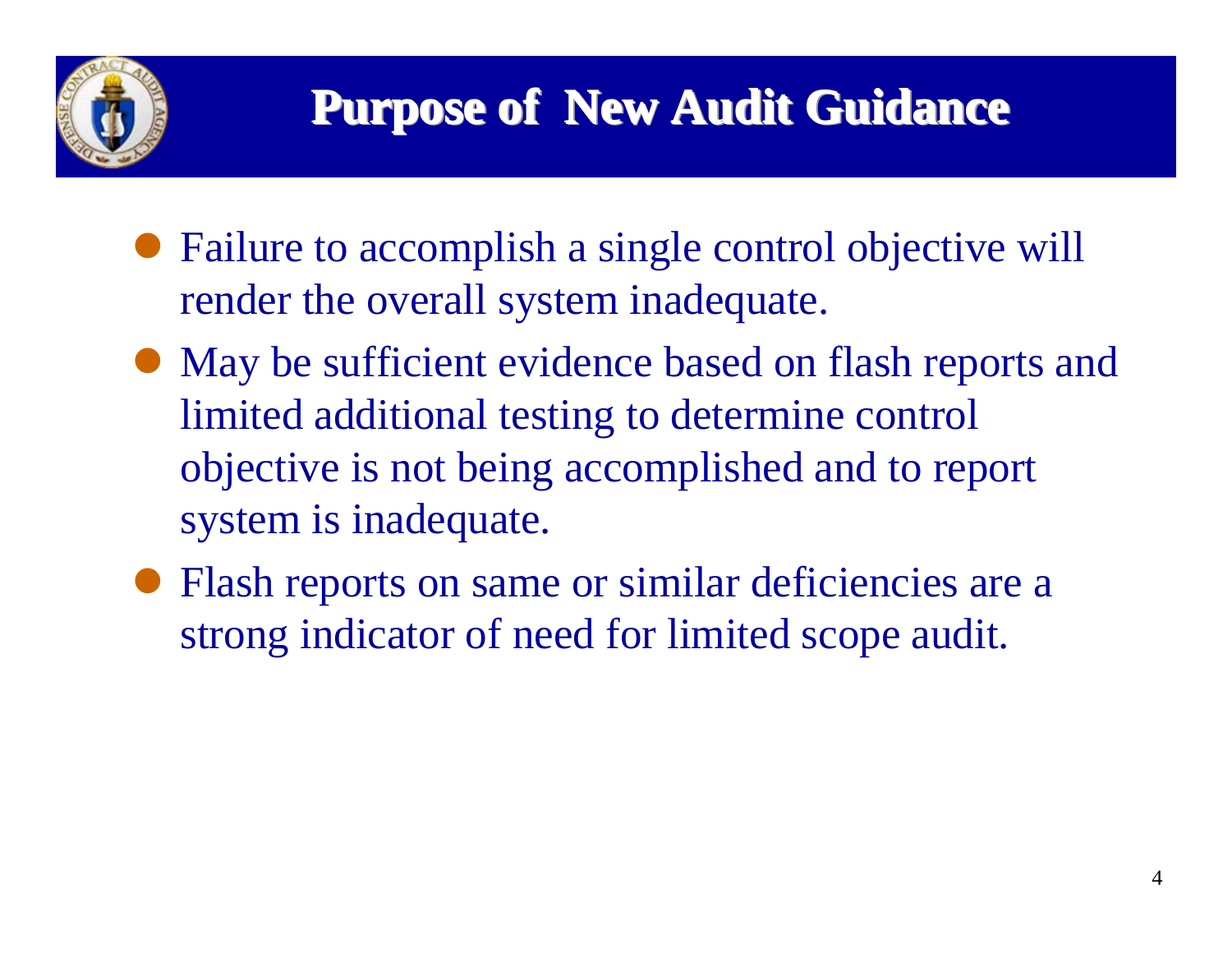

**Limited Scope Audit Reports** 

# **What has changed?**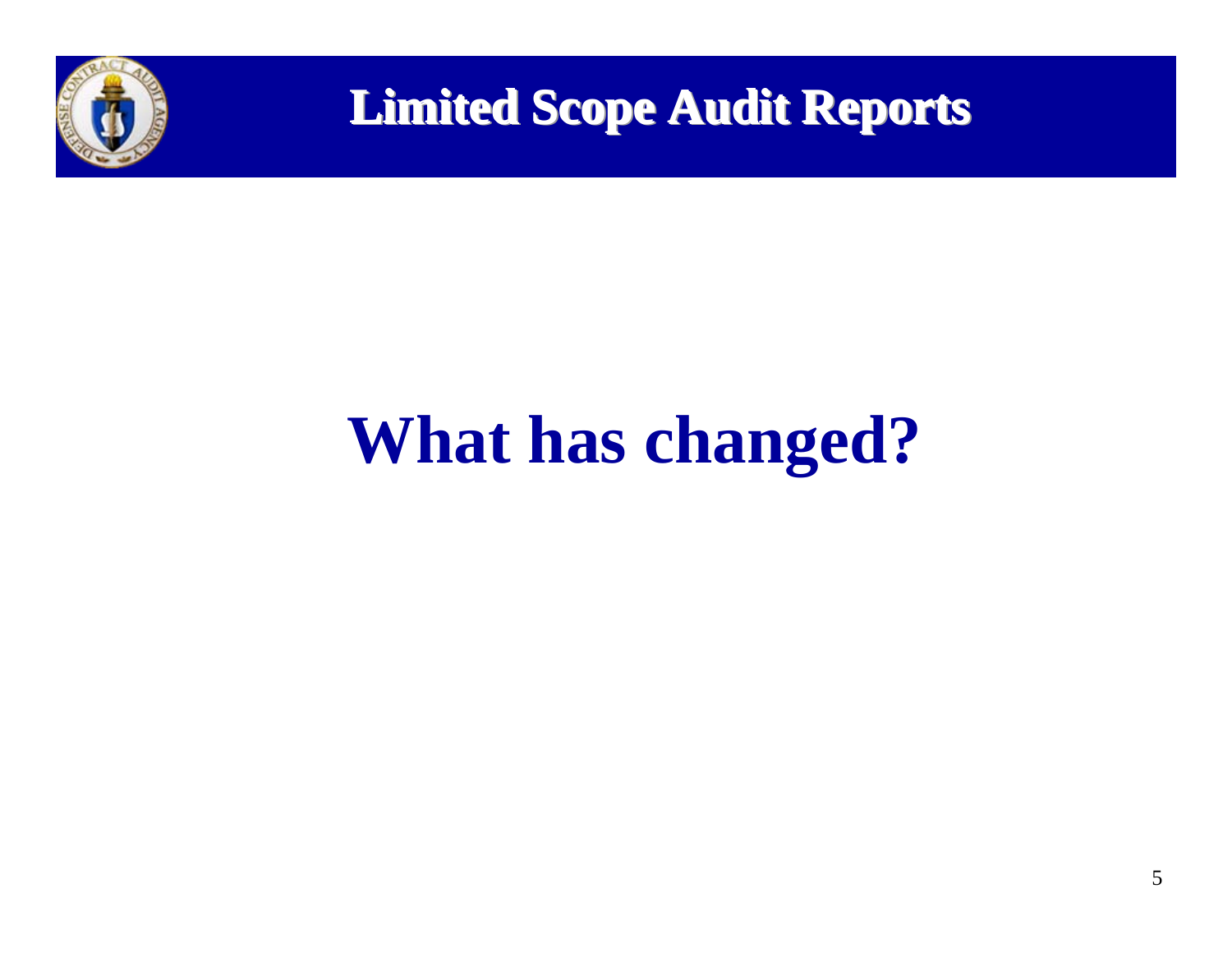

## • New Guidance:

- $\rightarrow$  Auditors will not wait to perform a full or follow-up system audit to change the opinion on the contractor's system when deficiencies are identified in other audits.
- $\rightarrow$  Auditors will use a limited scope audit to review control activities related to the applicable control objective.
- $\rightarrow$  The limited scope audit report will render an opinion of inadequate if the contractor fails to accomplish a single control objective.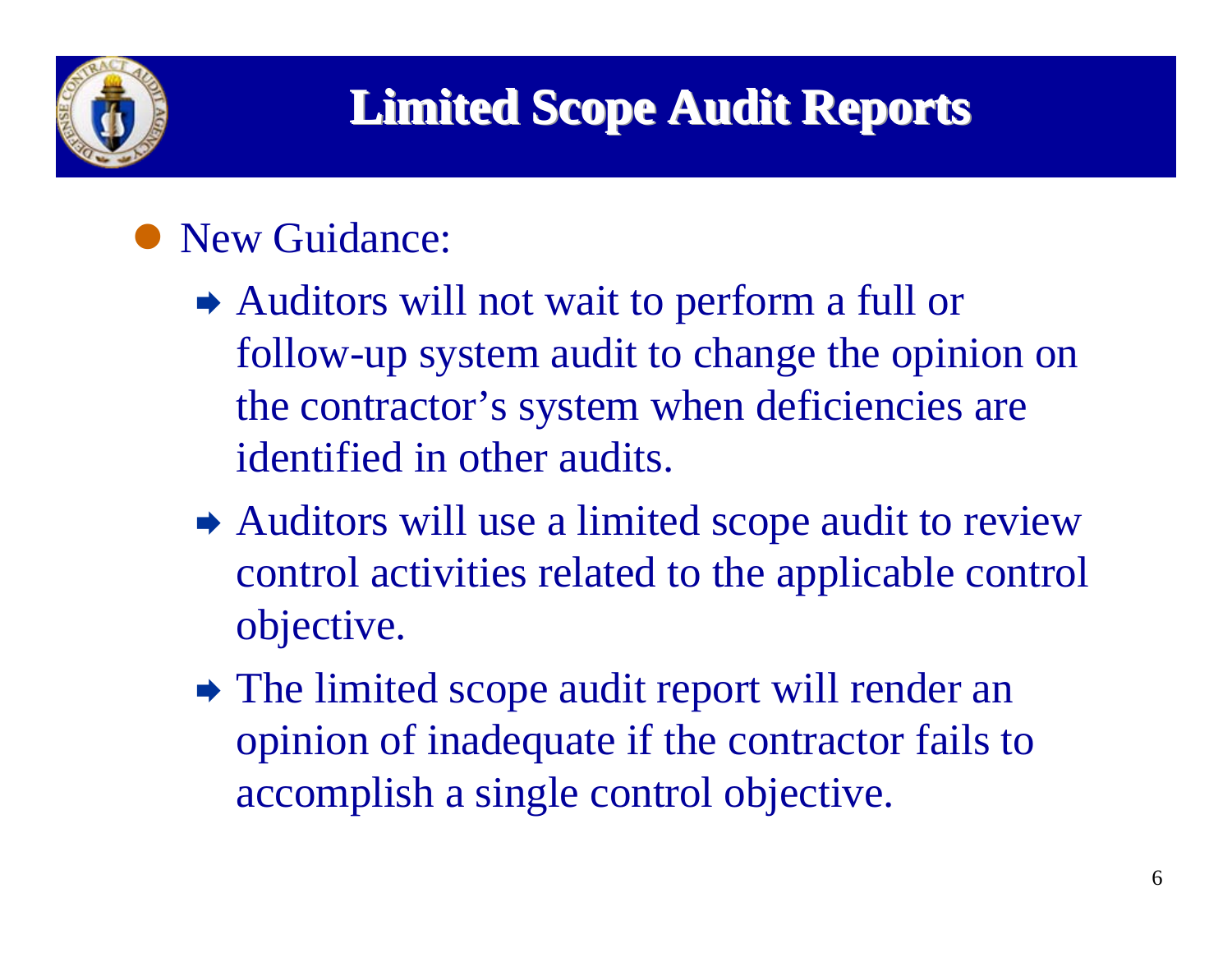

# **What do you do when you find an internal control deficiency in an audit other than an internal control audit?**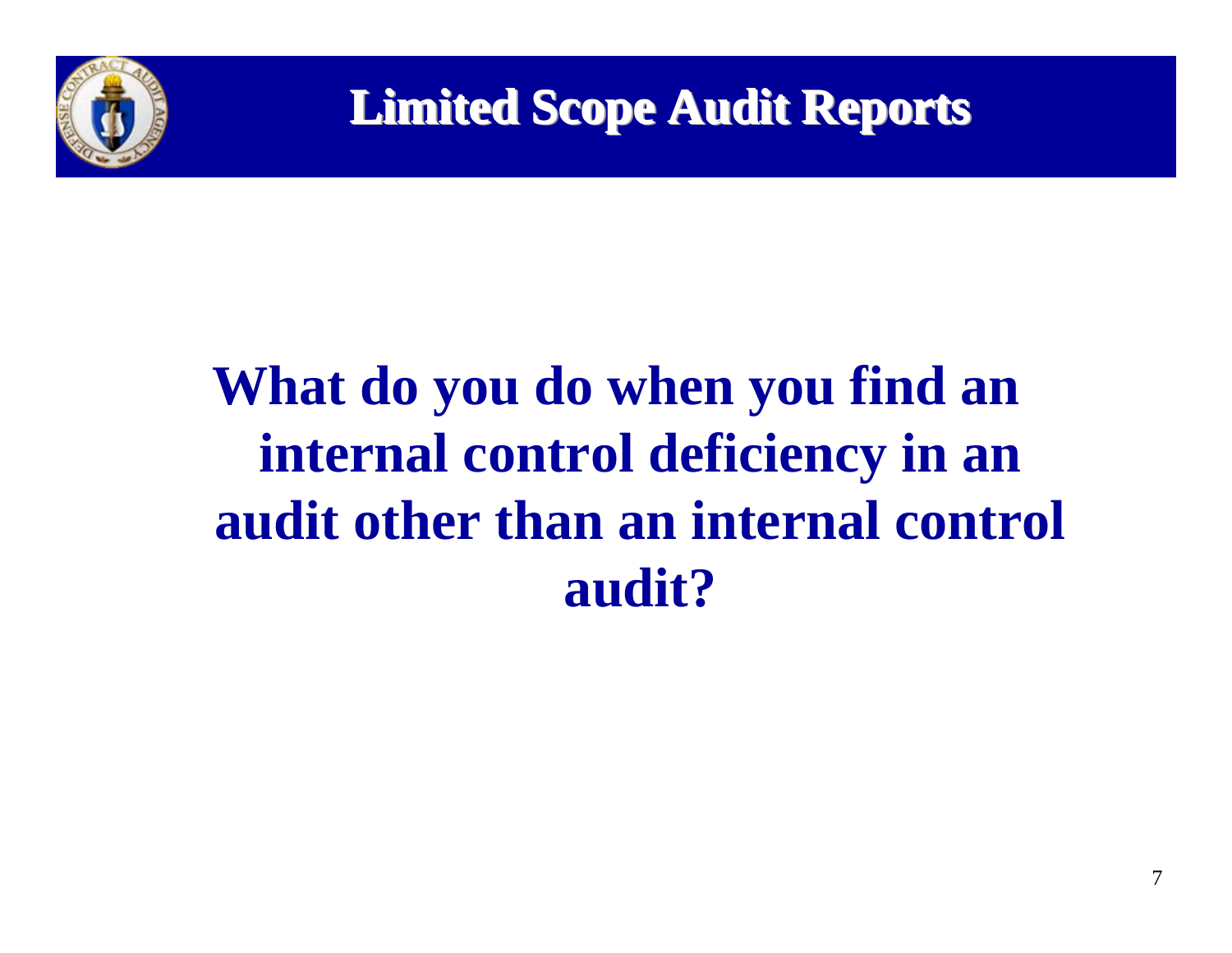

- When an internal control deficiency is identified in audits other than internal control audits:
	- $\rightarrow$  Issue flash report in accordance with CAM 10-413, Real Time Reporting (Flash Reports)
	- $\rightarrow$  Establish a separate limited scope audit assignment to review the control activities related to the applicable control objective.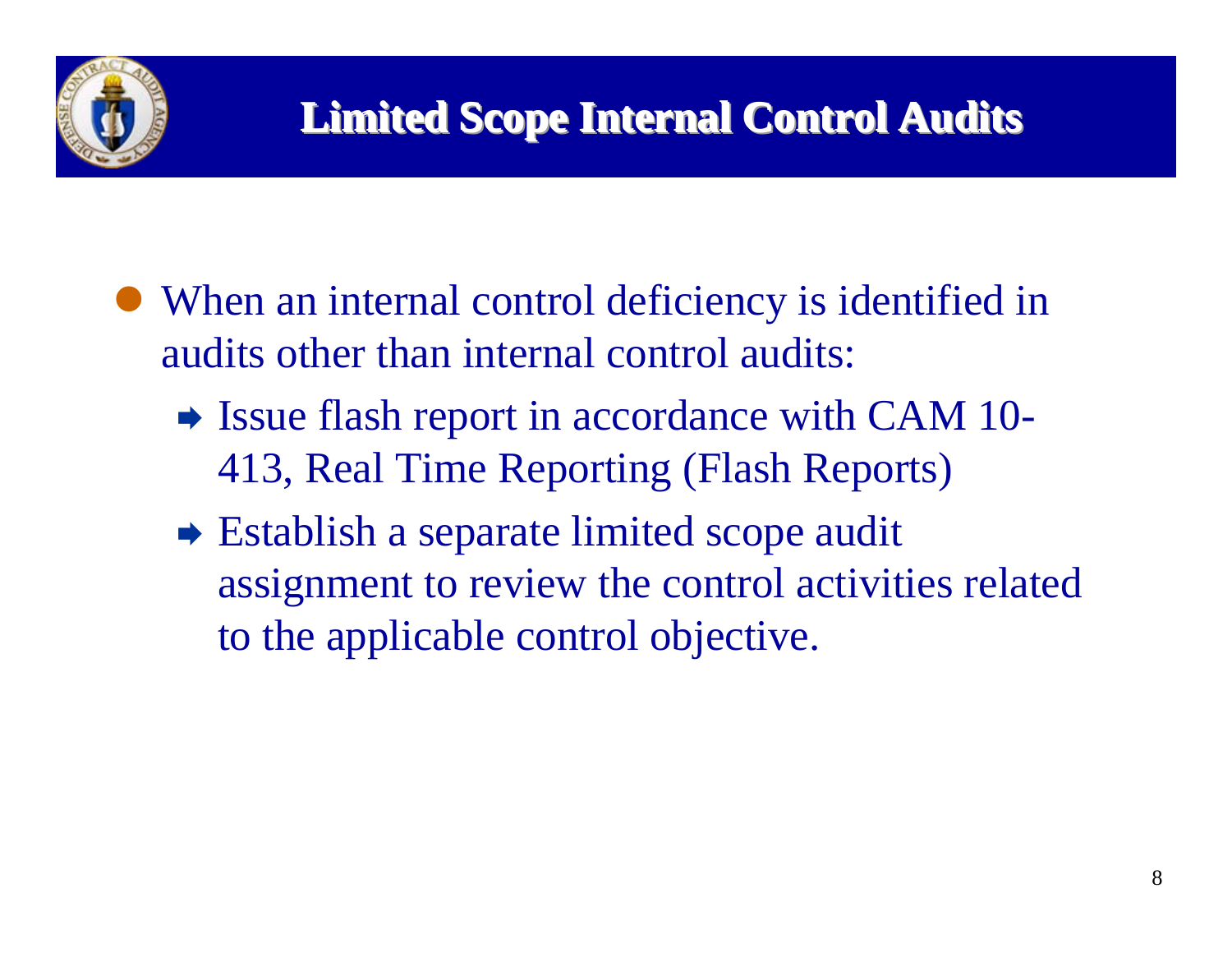

- Do not wait until the current audit is completed to issue the flash report.
- Issue flash report without contractor comments if the contractor does not provide comments within seven days.
	- $\rightarrow$  Note in report that the contractor failed to respond within the time provided.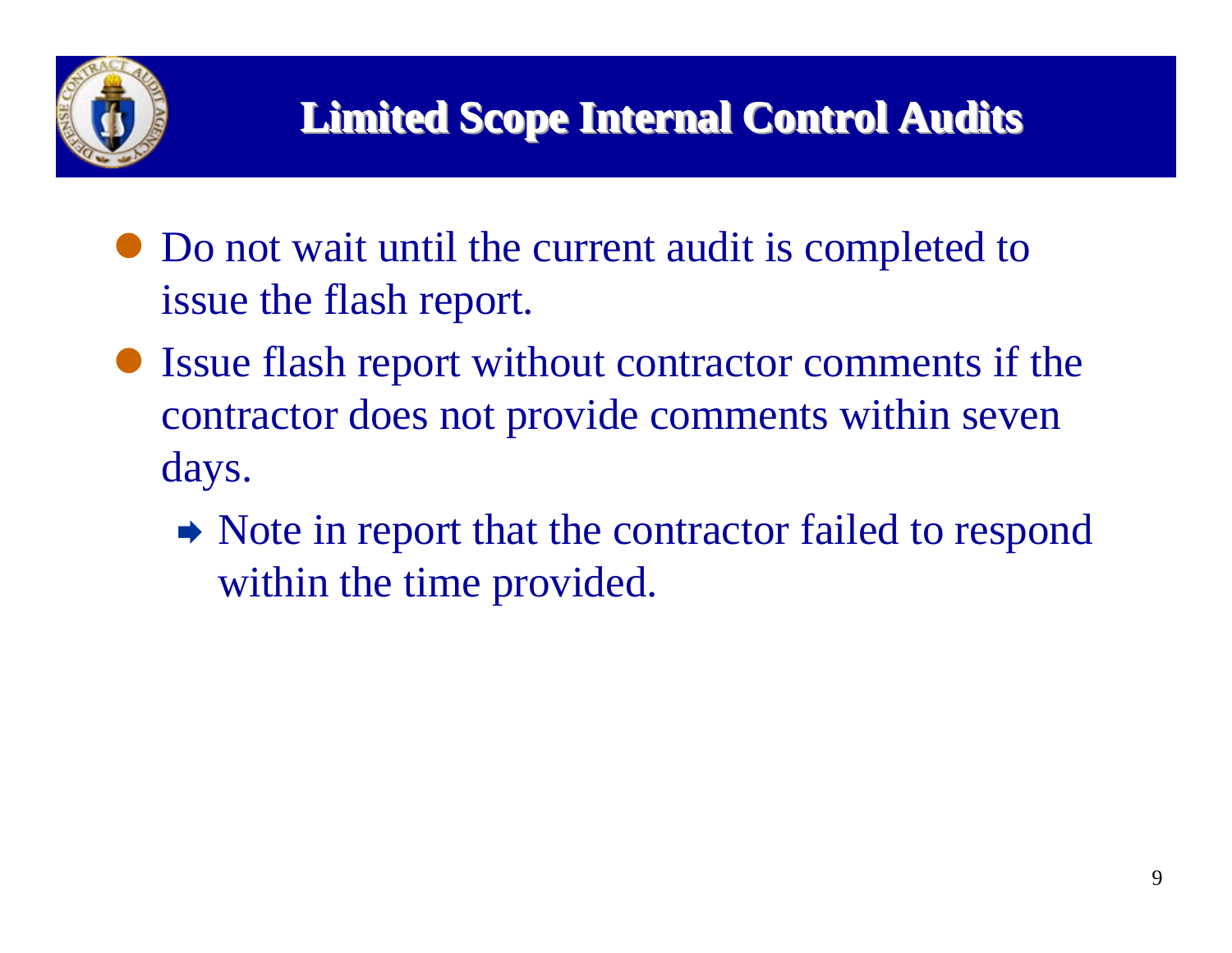For Limited Scope Assignment:

- Use activity code for the applicable system.
- Tailor standard audit program steps appropriately for the applicable control objective.
- $\bullet$  To extent practical, incorporate and/or reference working papers from originating assignment.
- Perform and document any additional work to obtain sufficient evidence and to otherwise comply with GAGAS.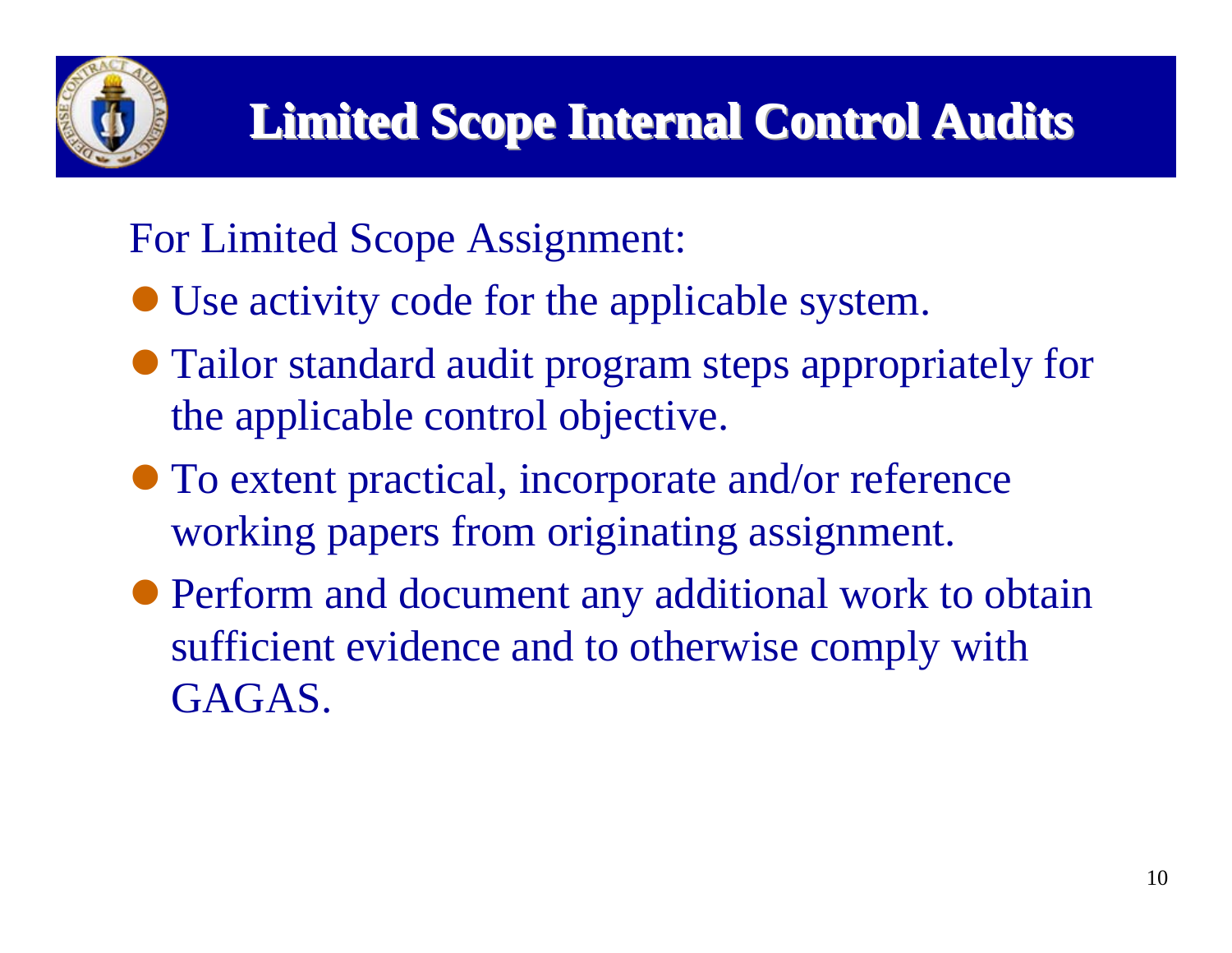

For Limited Scope Assignment (cont.):

- $\bullet$  **Sufficient work must be documented in the limited scope assignment as a basis for the opinion and to demonstrate compliance with GAGAS** 
	- $\bullet$  e.g., adequate planning and supervision, sufficient evidence
- $\bullet$  **Limited scope audit package must stand on its own.**
- $\bullet$  Guidance requires regional review (e.g., RAM, RST).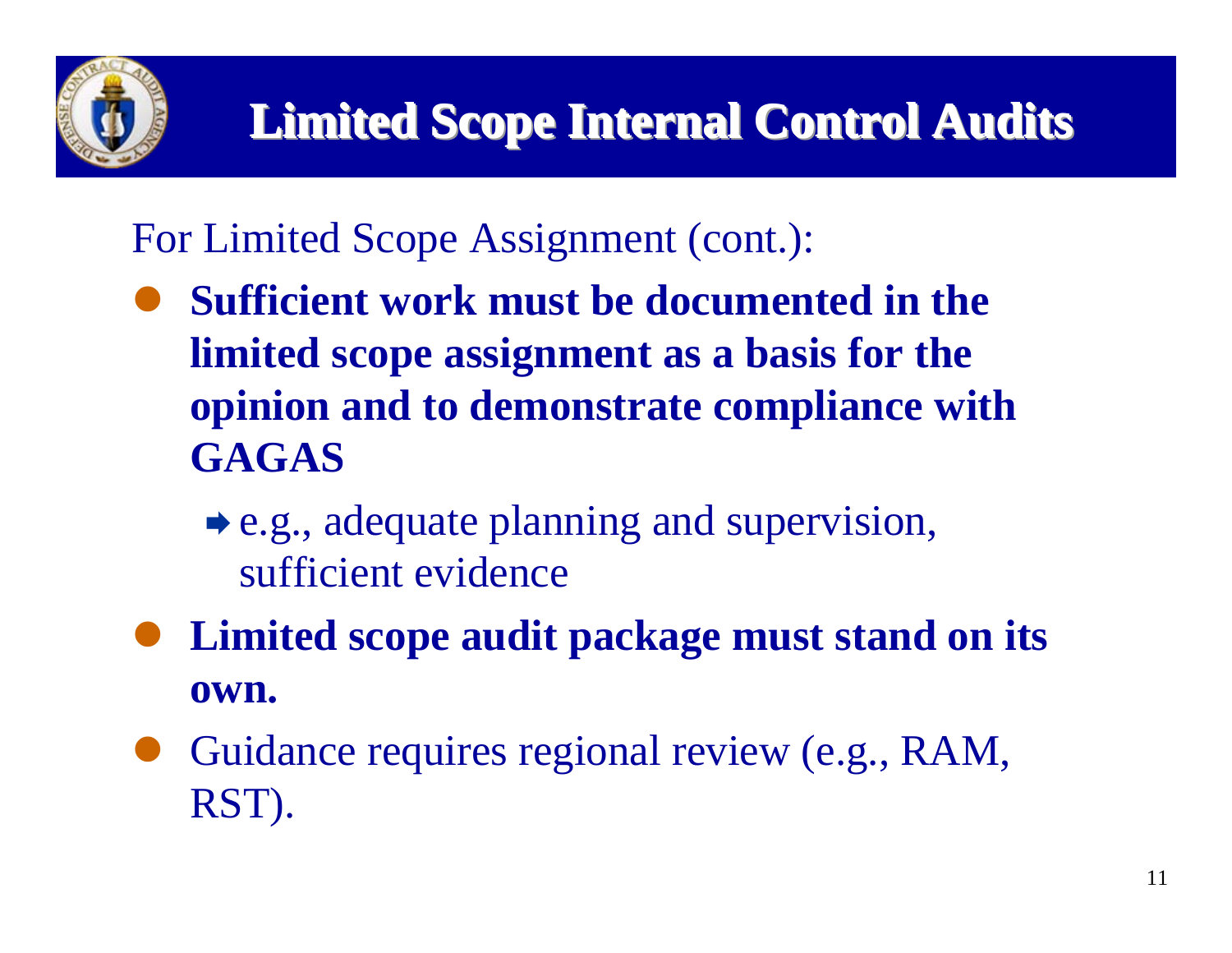

# Audit Opinion:

 $\bullet$  Internal control activities related to control objective reviewed [**are/are not**] adequate, operating effectively and as described.

## z If **not:**

- $\rightarrow$  Our examination noted certain significant deficiencies/material weaknesses
- $\rightarrow$  As a result, we consider the contractor's system inadequate.
- **► Recommend contracting officer disapprove** affected portions of system and/or pursue suspension of percentage of progress payments or reimbursement of costs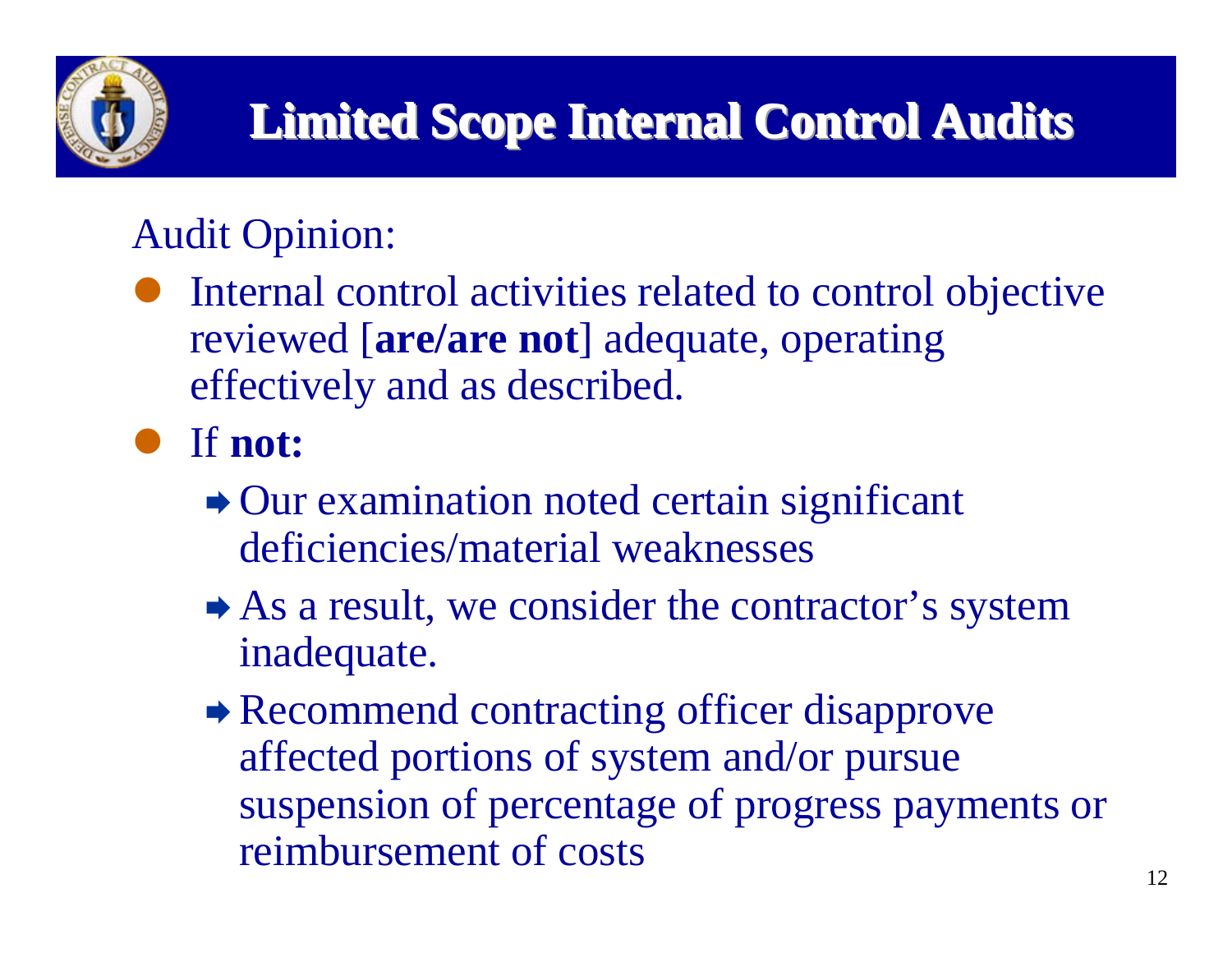

## Updating ICAPS

- $\bullet$  Upon completion of limited scope audit assignment :
	- **→ Update ICAPS control risk assessment (Section** II) for applicable control objective(s)
	- $\rightarrow$  Summarize impact on related contract audit effort (ICAPS Section IV).
	- Update ICAPS overall system opinion (Section III) to reflect opinion of inadequate, if applicable.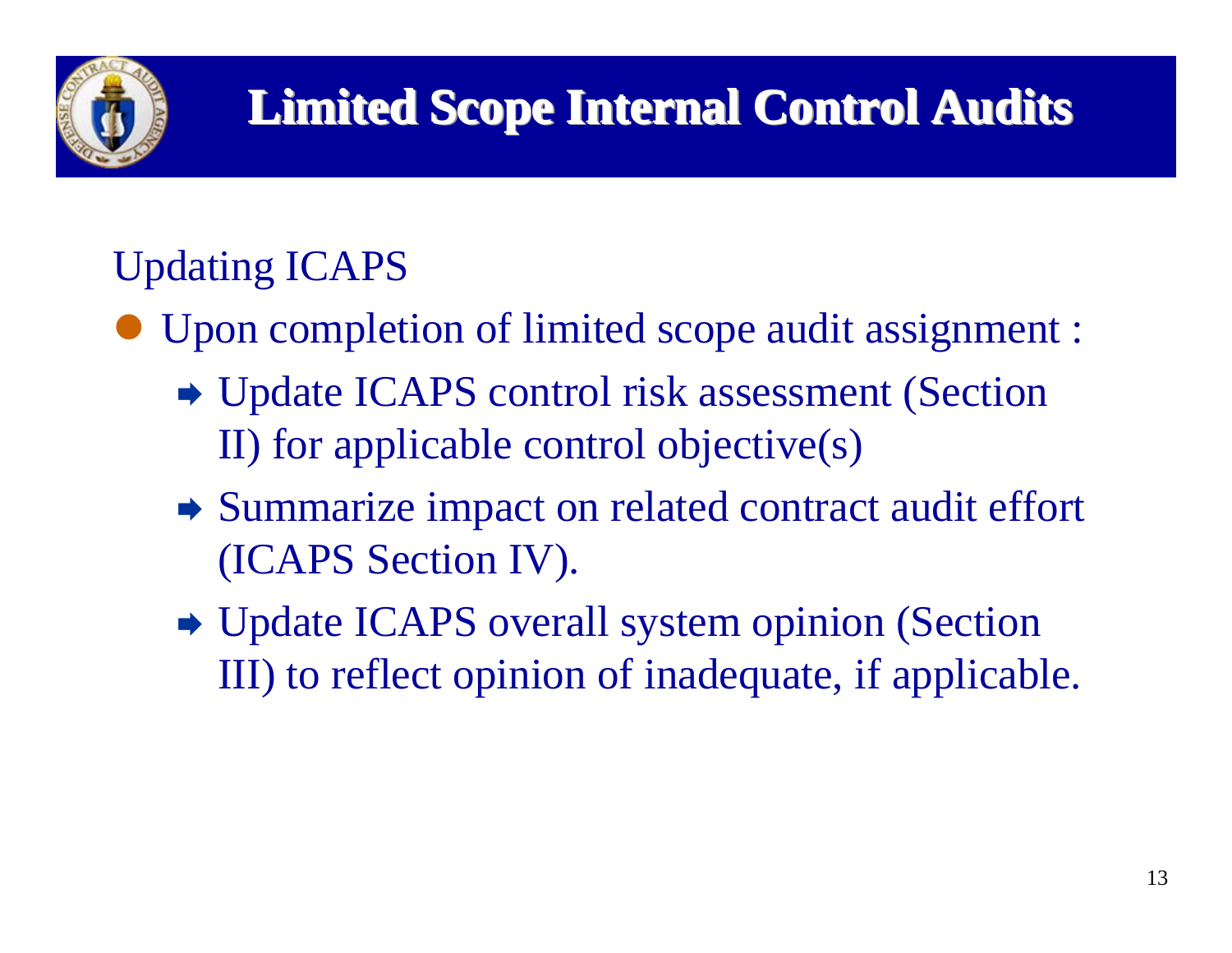

- Limited scope audits should be completed ASAP (preferably within 30 days after condition is identified).
- $\bullet$ Generally only performed at major contractors.
- $\bullet$ Do not delay the ICAPS cycle.
- $\bullet$ May need to accelerate cycle if other risks exist.